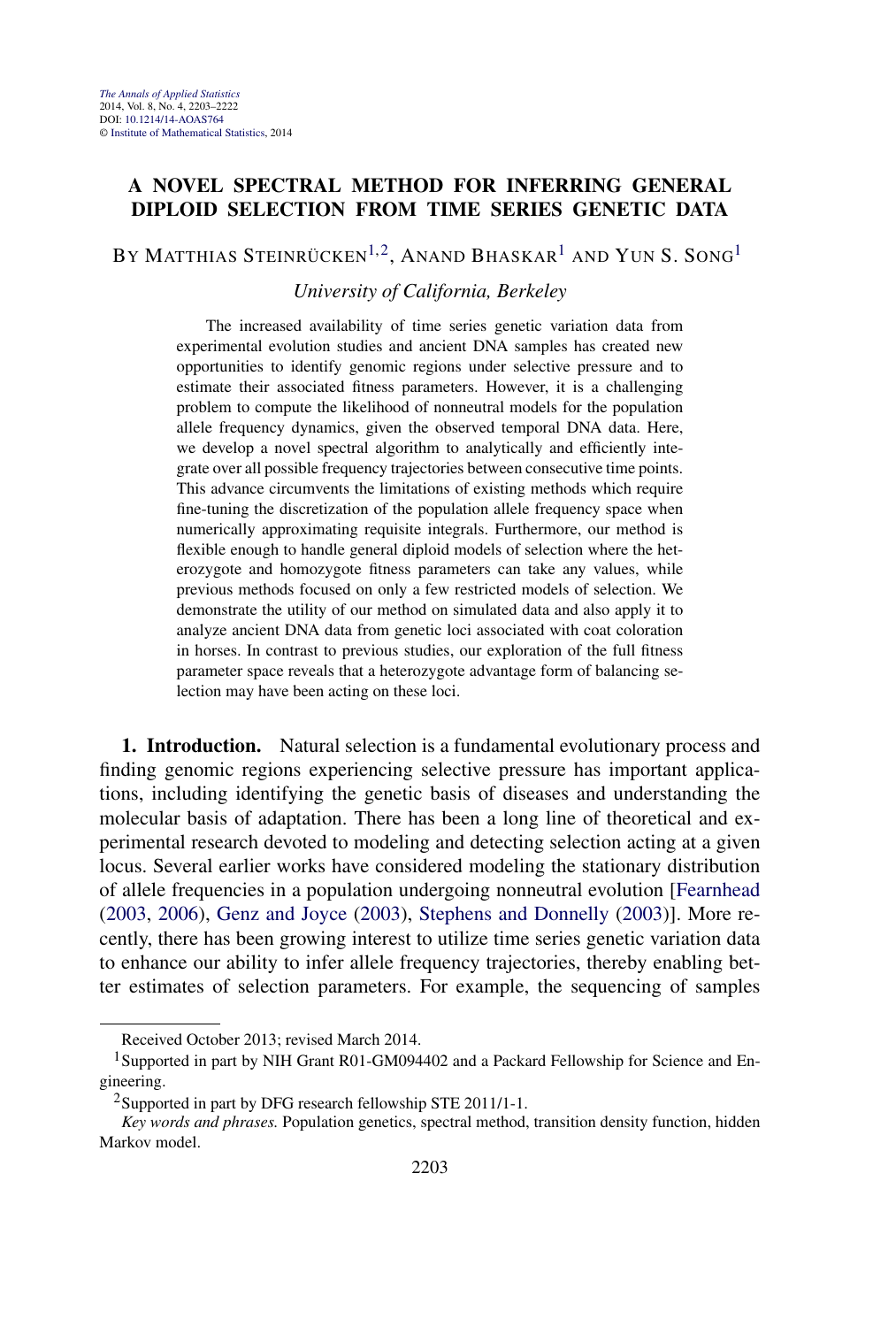over several generations in experimental evolution of a population (e.g., Bacteria [\[Wiser, Ribeck and Lenski](#page-19-0) [\(2013\)](#page-19-0)], yeast [\[Lang et al.](#page-18-0) [\(2013\)](#page-18-0)] and *Drosophila* [\[Burke et al.](#page-18-0) [\(2010\)](#page-18-0), [Orozco-terWengel et al.](#page-18-0) [\(2012\)](#page-18-0)]) under controlled laboratory environments, or direct measurements in fast evolving populations such as HIV [\[Shankarappa et al.](#page-19-0) [\(1999\)](#page-19-0)], has allowed us to better understand the genetic basis of adaptation to changes in the environment. Also, recent technological advances have given us the unprecedented ability to acquire ancient DNA samples (e.g., for humans [\[Hummel et al.](#page-18-0) [\(2005\)](#page-18-0)], ancient hominids [\[Green et al.](#page-18-0) [\(2010\)](#page-18-0), [Reich et al.](#page-18-0) [\(2010\)](#page-18-0)] and horses [\[Ludwig et al.](#page-18-0) [\(2009\)](#page-18-0), [Orlando et al.](#page-18-0) [\(2013\)](#page-18-0)]), providing useful information about allele frequency trajectories over long evolutionary timescales.

Most methods for analyzing times series DNA data model the underlying population-wide allele frequency as an unobserved latent variable in a hidden Markov model (HMM) framework, in which the sample of alleles drawn from the population at a given time is treated as a noisy observation of the hidden population allele frequency. In this framework, computing the probability of observing time series genetic variation data involves integrating over all possible hidden trajectories of the population allele frequency. For short evolutionary timescales, a discrete-time Wright–Fisher model of random mating is often used to describe the dynamics of the population allele frequency in the underlying HMM. This approach has been used to estimate the effective population size from temporal allele frequency variation, assuming a neutral model of evolution [\[Williamson and](#page-19-0) [Slatkin](#page-19-0) [\(1999\)](#page-19-0)]. More recently, temporal and spatial variations of advantageous alleles have been investigated through an HMM framework that can incorporate migration between multiple subpopulations [\[Mathieson and McVean](#page-18-0) [\(2013\)](#page-18-0)].

If the evolutionary timescale between consecutive sampling times is large, it can become computationally cumbersome to work with discrete-time models of reproduction. However, by a suitable rescaling of time, population size and population genetic parameters, one can obtain a continuous-time process (the Wright–Fisher diffusion) which accurately approximates the population allele frequency of the discrete-time Wright–Fisher model. The key quantity needed when applying the diffusion process is the transition density function, which describes the probability density of the allele frequency changing from value *x* to value *y* in time *t*. This transition density function satisfies a certain partial differential equation (PDE) with coefficients that depend on the mutation and selection parameters. [Bollback,](#page-17-0) [York and Nielsen](#page-17-0) [\(2008\)](#page-17-0) have used a finite-difference numerical method to approximate the solution to the PDE and incorporated the results into the aforementioned HMM framework to infer the strength of selection from time series data. Recently, an alternative approach [\[Malaspinas et al.](#page-18-0) [\(2012\)](#page-18-0)] based on a one-step Markov process has been proposed to compute the necessary transition densities. In both of these approaches, the allele frequency space has to be discretized finely enough in order to reliably approximate various numerical integrals that are needed for computing the HMM likelihood. The efficiency and accuracy of these grid-based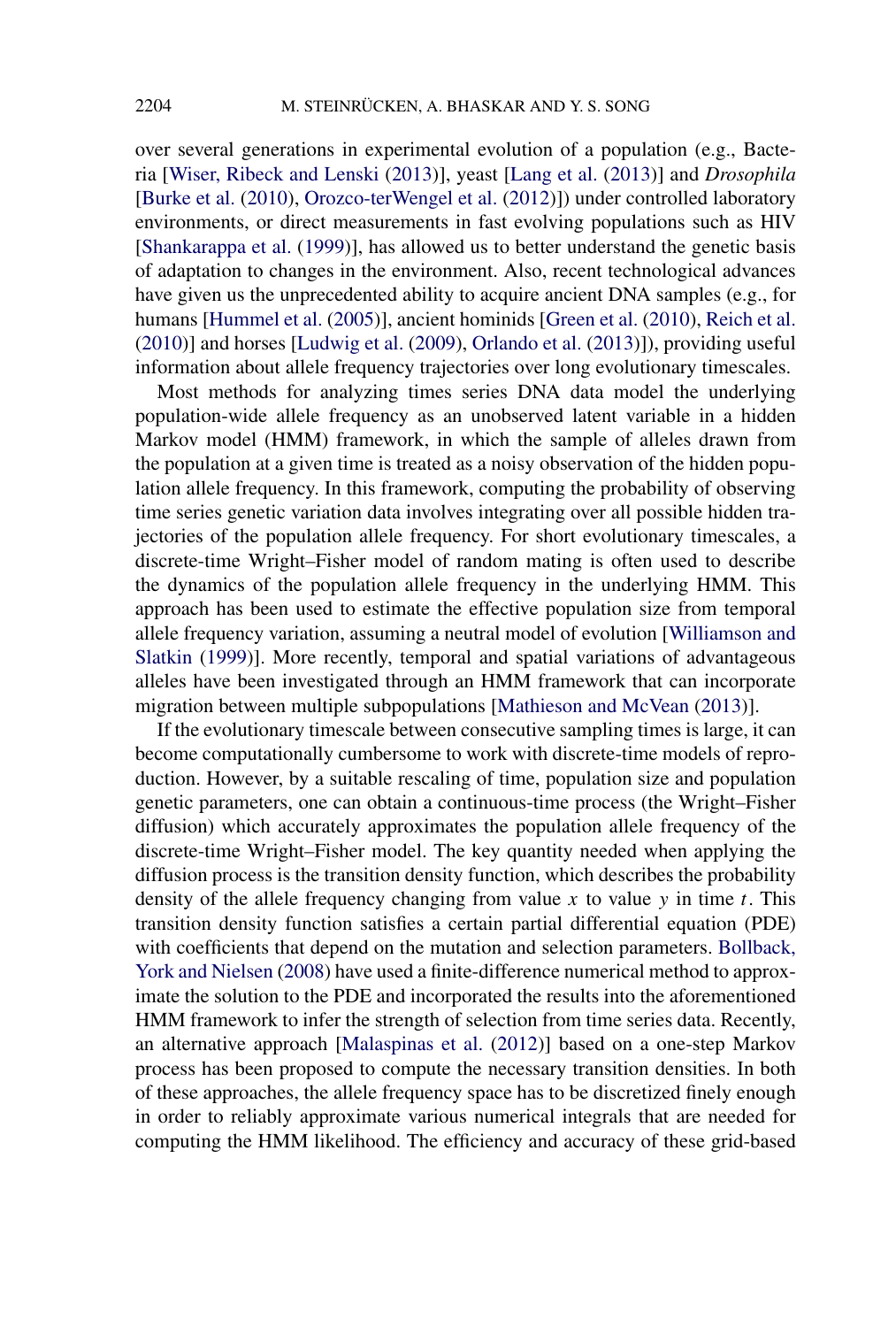numerical methods depend critically on the spacing and distribution of the discrete grid points. Furthermore, an appropriate choice of this discretization scheme could be strongly dependent on the underlying population genetic parameters. Another limitation of these previous works is that only a few restricted models of selection have been considered. [Feder, Kryazhimskiy and Plotkin](#page-18-0) [\(2014\)](#page-18-0) recently developed a likelihood-ratio test for identifying signatures of selection from time series data in which they combined a deterministic model and a Gaussian noise process. This approximation is less accurate than the diffusion approximation, but it facilitates computation and seems sufficiently accurate provided that the allele frequency does not get too close to the boundaries during the period of observation.

In this paper, we develop a novel algorithm based on the spectral method to circumvent the limitations mentioned above. Specifically, instead of approximating the solution to the PDE numerically, we utilize a method recently developed by [Song and Steinrücken](#page-19-0) [\(2012\)](#page-19-0) which finds an explicit spectral representation of the transition density as a function of  $x$ ,  $y$  and  $t$ . We show that the probability of observing a given time series data set can be computed analytically by combining the spectral representation with the forward algorithm for HMMs to *efficiently* and *analytically* integrate over all population allele frequency trajectories. The key idea in our work is to represent the intermediate densities in the forward algorithm in the basis of eigenfunctions of the infinitesimal generator of the Wright–Fisher diffusion process. Exploiting the spectral representation of the transition density, we can then efficiently compute the coefficients in this basis representation. Furthermore, since this spectral representation applies to general diploid models of selection, we are able to leverage this representation to consider more complex models of selection than previously possible. We first demonstrate the accuracy of our method on simulated data. We then apply the method to analyze time series ancient DNA data from genetic loci (ASIP and MC1R) that are associated with horse coat coloration. In contrast to the conclusions of previous studies which considered only a few special models of selection [\[Ludwig et al.](#page-18-0) [\(2009\)](#page-18-0), [Malaspinas](#page-18-0) [et al.](#page-18-0) [\(2012\)](#page-18-0)], our exploration of the full parameter space of general diploid selection reveals that a heterozygote advantage form of balancing selection may have been acting on these loci. We implemented the algorithms described in this paper in a publicly available software package called *spectralHMM*. 3

The remainder of this paper is organized as follows. In Section [2](#page-3-0) we formally introduce the HMM framework and describe the details of our spectral algorithm. The proofs of the theoretical results underlying our algorithm are provided in the supplemental article [\[Steinrücken, Bhaskar and Song](#page-19-0) [\(2014\)](#page-19-0)]. In Section [3](#page-9-0) we use simulated data to investigate the statistical properties of our maximum likelihood estimator and also apply our method to analyze the aforementioned ancient DNA data for the loci associated with horse coat coloration [\[Ludwig et al.](#page-18-0) [\(2009\)](#page-18-0)]. We conclude in Section [4](#page-15-0) with a discussion of future extensions of our model.

<sup>3</sup>Available from <http://spectralhmm.sf.net>.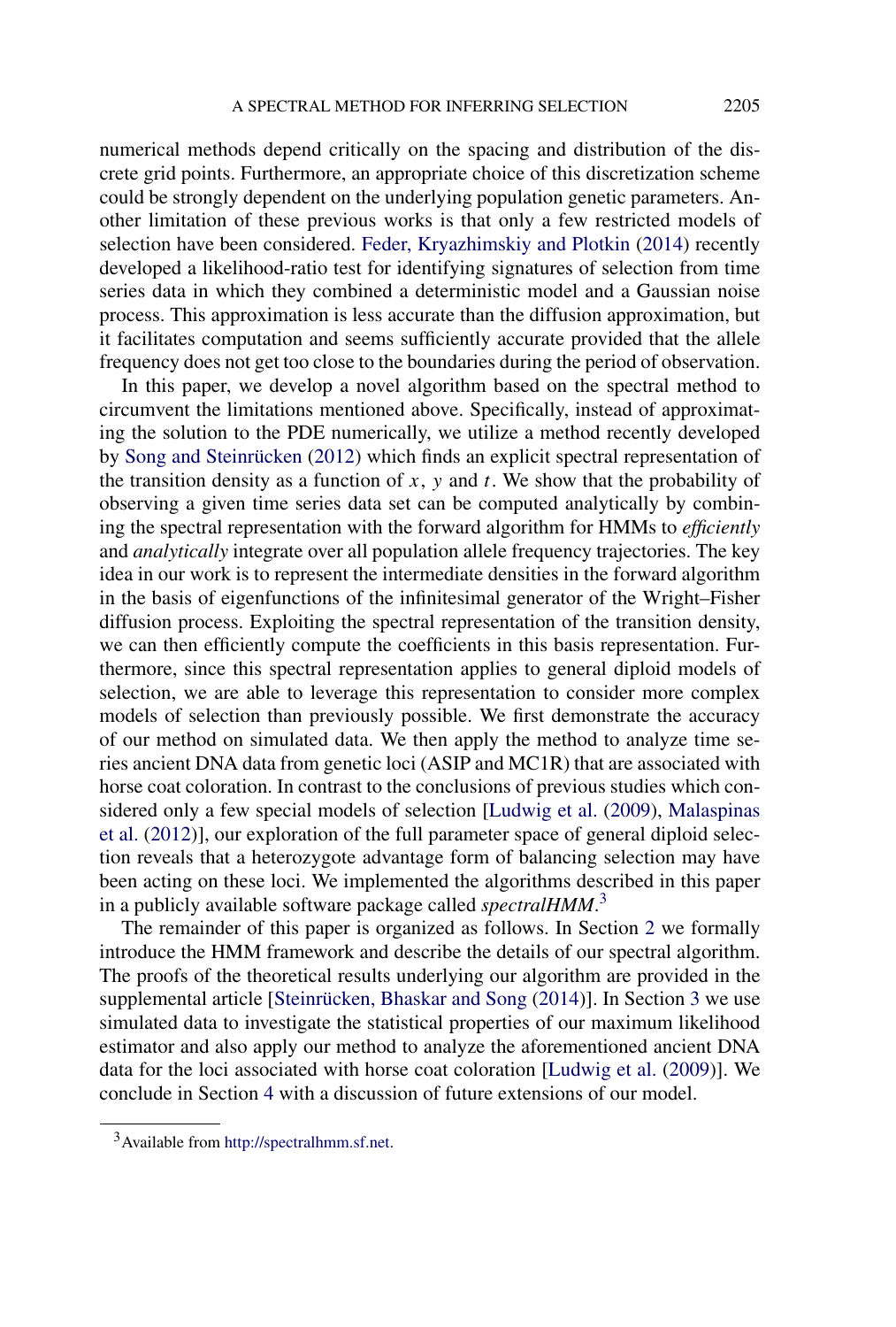<span id="page-3-0"></span>**2. Method.** Here we provide a formal description of the time series data considered in this paper and present our inference method for analyzing such data.

2.1. *Time series allele frequency data*. The data we analyze consist of genotype samples obtained from individuals at *K* distinct times  $t_1 < \cdots < t_K$  in the past (given in years). The present time is denoted by  $t_{\text{present}} \geq t_K$ . At each time point  $t_k$ , a sample of  $n_k \in \mathbb{N}$  individuals is randomly drawn from the population. We assume that the locus under consideration is biallelic, and that the identities of the ancestral allele  $A_0$  and the derived allele  $A_1$  are known. We also assume that the allele  $A_1$  became selected at some time  $t_0 \le t_1$ . We use  $d_k$  to denote the number of derived alleles in the sample of  $n_k$  alleles drawn at time  $t_k$ , where  $0 \le d_k \le n_k$ . For notational convenience, we use  $o_k$  to denote the tuple  $(t_k, n_k, d_k)$  and  $O[i : j]$ to denote the partial sequence of observations  $o_i$ ,  $o_{i+1}$ ,  $\dots$ ,  $o_j$ . Figure 1 shows an example of a time series allele frequency data set with samples drawn at three time points.

2.2. *The diffusion approximation*. Consider a locus evolving according to a discrete Wright–Fisher model of random mating with an effective population size of  $N_e$  diploids. Let  $u_{01}$  be the per generation probability of mutation from the ancestral allele  $A_0$  to the derived allele  $A_1$ , and  $u_{10}$  the probability of the reverse mutation. We use  $s_i$  to denote the selection coefficient of an individual with  $i$ copies of the derived allele  $A_1$ , where  $0 \le i \le 2$ . Without loss of generality, we can assume that  $s_0 = 0$ . In each generation of reproduction, an offspring randomly chooses a parent having *i* copies of the derived allele with probability proportional to  $1 + s_i$ .

Consider the scaling limit where the population size  $N_e \rightarrow \infty$  while the unit of time is rescaled by  $N_e$  and the population-scaled parameters  $(2N_e s_1, 2N_e s_2,$  $4N_eu_{01}$ ,  $4N_eu_{10}$ ) approach some constants. In this limit, the trajectory of the population frequency of allele  $A_1$  follows a Wright–Fisher diffusion process [\[Ewens](#page-18-0)



FIG. 1. *In this example, samples of size*  $n_1 = 4$ ,  $n_2 = 3$  *and*  $n_3 = 6$  (*illustrated by the total number of circles*) *are taken at times t*1, *t*2 *and t*3, *respectively*. *The observed number of derived alleles* (*filled circles*) *is*  $d_1 = 3$ ,  $d_2 = 1$  *and*  $d_3 = 4$ . *The initial time is*  $t_0$ *, and the curve indicates a particular trajectory of the underlying population allele frequency*  $\mathbf{Y}(t) \in [0, 1]$ *.*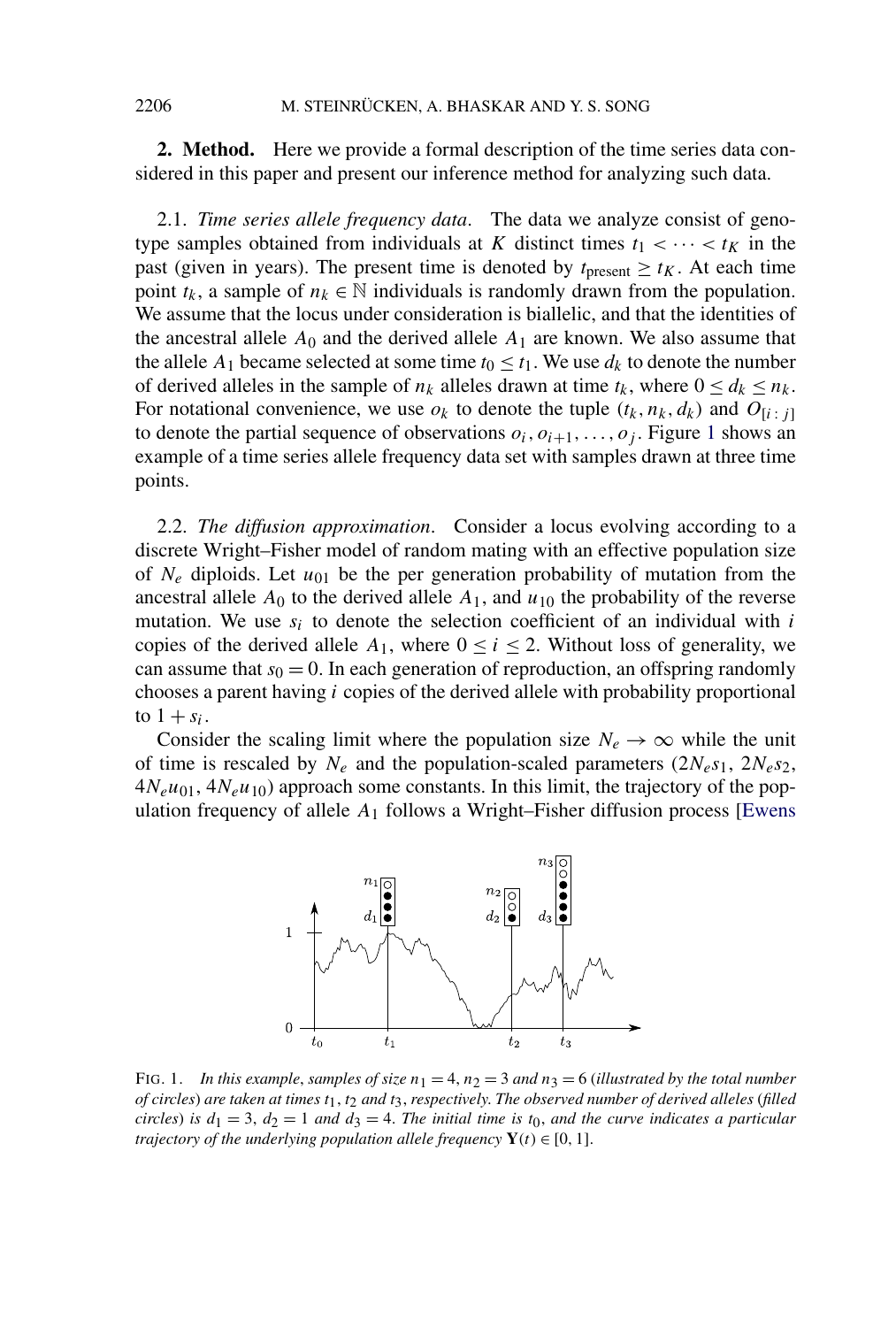<span id="page-4-0"></span>[\(2004\)](#page-18-0)]. The unit of time  $\tau$  in this diffusion approximation is related to the physical unit of time *t* as

$$
\tau = t/(2N_e g),
$$

where *g* is the average number of years per generation of reproduction. Similarly, we let  $\tau_k$  denote the population-scaled versions of the physical times  $t_k$ , where

$$
\tau_k = t_k/(2N_e g).
$$

The population-scaled selection and mutation parameters of the Wright–Fisher diffusion process are related to the corresponding parameters in physical units as

$$
\sigma_i = 2N_e s_i,
$$

$$
\alpha = 4N_e u_{01},
$$

$$
\beta = 4N_e u_{10}.
$$

From here on, we use the above population-scaled parameters when describing our analysis of the Wright–Fisher diffusion. The initial population frequency of the allele  $A_1$  when it became selected at time  $\tau_0$  is distributed according to the density function  $\rho(y)$ . In this paper, we are interested in estimating the selection coefficients of the heterozygote and  $A_1$ -homozygote ( $s_1$  and  $s_2$ , resp.) given the other population genetic parameters and assuming that the allele *A*<sup>1</sup> became selected at time  $\tau_0$ .

2.3. *Hidden Markov model framework*. To analyze the time series data described earlier, we employ a hidden Markov model (HMM) framework as in [Bollback, York and Nielsen](#page-17-0) [\(2008\)](#page-17-0). In this approach, the population-wide frequency  $Y(\tau)$  of the  $A_1$  allele at time  $\tau$  is modeled as an unobserved hidden variable (see Figure [1\)](#page-3-0). We denote a realization of the frequencies at the sampling times  $\tau_k$  by  $y_k \equiv \mathbf{Y}(\tau_k)$ . The initial frequency at time  $\tau_0$  is distributed according to the density function  $\rho$ , that is,  $\mathbf{Y}(\tau_0) \sim \rho$ . For example, the density function  $\rho(y) = \delta(y - 1/(2N_e))$  models the case where the selected allele  $A_1$  arose as a *de novo* mutation in one individual of the population at time  $\tau_0$ .

The probability of transitioning from frequency  $y_{k-1}$  at time  $t_{k-1}$  to frequency *y<sub>k</sub>* at time  $t_k$  is described by the transition density function  $p_{\Theta}(\tau_k - \tau_{k-1}; y_{k-1}, y_k)$ of the Wright–Fisher diffusion process, where  $\Theta = (\sigma_1, \sigma_2, \alpha, \beta, \tau_0, N_e)$  and  $\tau_k$  are population-scaled parameters as given in equations  $(2.1)$ – $(2.4)$ . The observations in the HMM are the number of copies  $d_k$  of the allele  $A_1$  among the  $n_k$  alleles in the sample drawn at time  $t_k$ . The probability of such an observation at time  $t_k$  with population allele frequency  $y_k$  is given by the probability mass function  $\xi(d_k; n_k, y_k)$ of a binomial distribution

$$
\xi(d_k; n_k, y_k) := \binom{n_k}{d_k} y_k^{d_k} (1 - y_k)^{n_k - d_k}.
$$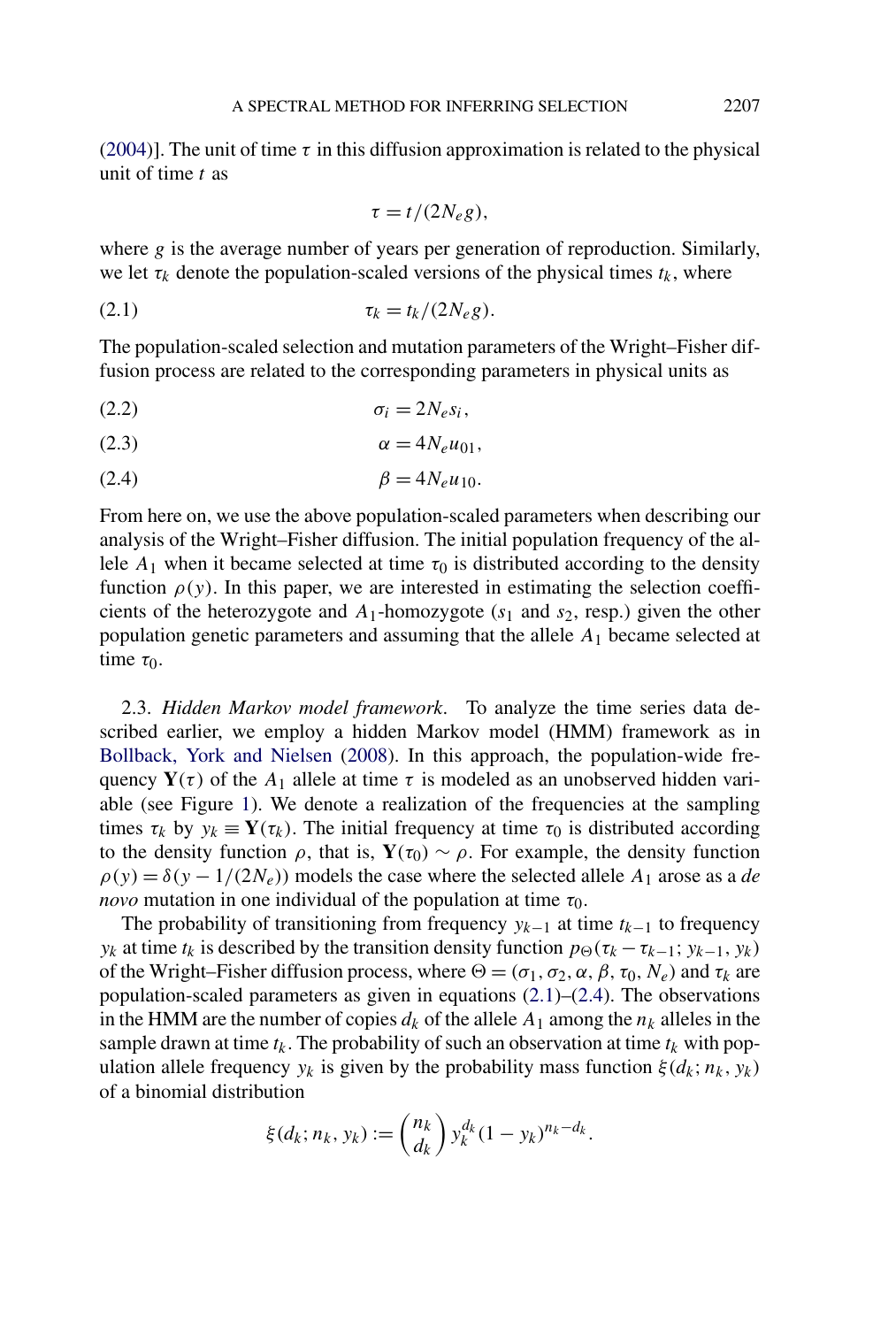<span id="page-5-0"></span>To compute the probability  $\mathbb{P}_{\Theta}\{O_{[1 : K]}\}$  of observing the data  $O_{[1 : K]}$  under the model parameters  $\Theta$ , we introduce the forward density functions  $f_k$ , given by

(2.5) 
$$
f_k(y) dy := \mathbb{P}_{\Theta} \{ O_{[1:k]}, Y(\tau_k) \in dy \}, \qquad k \in \{0, 1, ..., K\}.
$$

The function  $f_k$  is the joint density of the observed data up to time  $\tau_k$  and the hidden population allele frequency at time  $\tau_k$ . We also find it convenient to consider a second auxiliary density function, *gk*, given by

$$
(2.6) \t gk(y) dy := \mathbb{P}_{\Theta} \{ O_{[1:k-1]}, Y(\tau_k) \in dy \}, \t k \in \{1, ..., K\}.
$$

This function  $g_k$  is the joint density of the observed data up to time  $\tau_{k-1}$  and the hidden frequency at  $\tau_k$ . The forward density function  $f_0$  is given by the density function for the initial allele frequency as

$$
f_0(y) = \rho(y).
$$

Since we approximate the time evolution of the hidden population allele frequency by the Wright–Fisher diffusion, we can get a recurrence relation between the density functions  $g_k$  and  $f_{k-1}$  by integrating over all possible allele frequencies at  $\tau_{k-1}$ :

(2.7) 
$$
g_k(y) = \int_0^1 f_{k-1}(x) p_{\Theta}(\tau_k - \tau_{k-1}; x, y) dx,
$$

where  $k \in \{1, ..., K\}$ . Using the binomial distribution for sampling  $d_k$  derived alleles out of  $n_k$  individuals at time  $\tau_k$ , we get another recurrence relation between the density functions  $f_k$  and  $g_k$  as follows:

(2.8) 
$$
f_k(y) = g_k(y)\xi(d_k; n_k, y).
$$

Finally, the probability  $\mathbb{P}_{\Theta}\{O_{[1 : K]}\}$  of observing the data is computed by integrating over all possible hidden frequencies at the last sampling time:

(2.9) 
$$
\mathbb{P}_{\Theta}\{O_{[1:K]}\} = \int_0^1 f_K(y) \, dy.
$$

Note that the equations above describe a forward-in-time procedure for computing the probability of the data  $O_{[1:K]}$ , where the intermediate density functions have a natural interpretation.

While (2.7), (2.8) and (2.9) succinctly describe the sampling probability of the data  $O_{[1:K]}$ , no analytic solutions to the integrals in (2.7) and (2.9) are known. In the previous approaches mentioned in the [Introduction,](#page-0-0) these integrals were approximated numerically by discretizing the allele frequency state space. The accuracy of these approximations depends critically on the careful choice of the discretization grid. We present an analytical solution to this problem which obviates the need for such a discretization.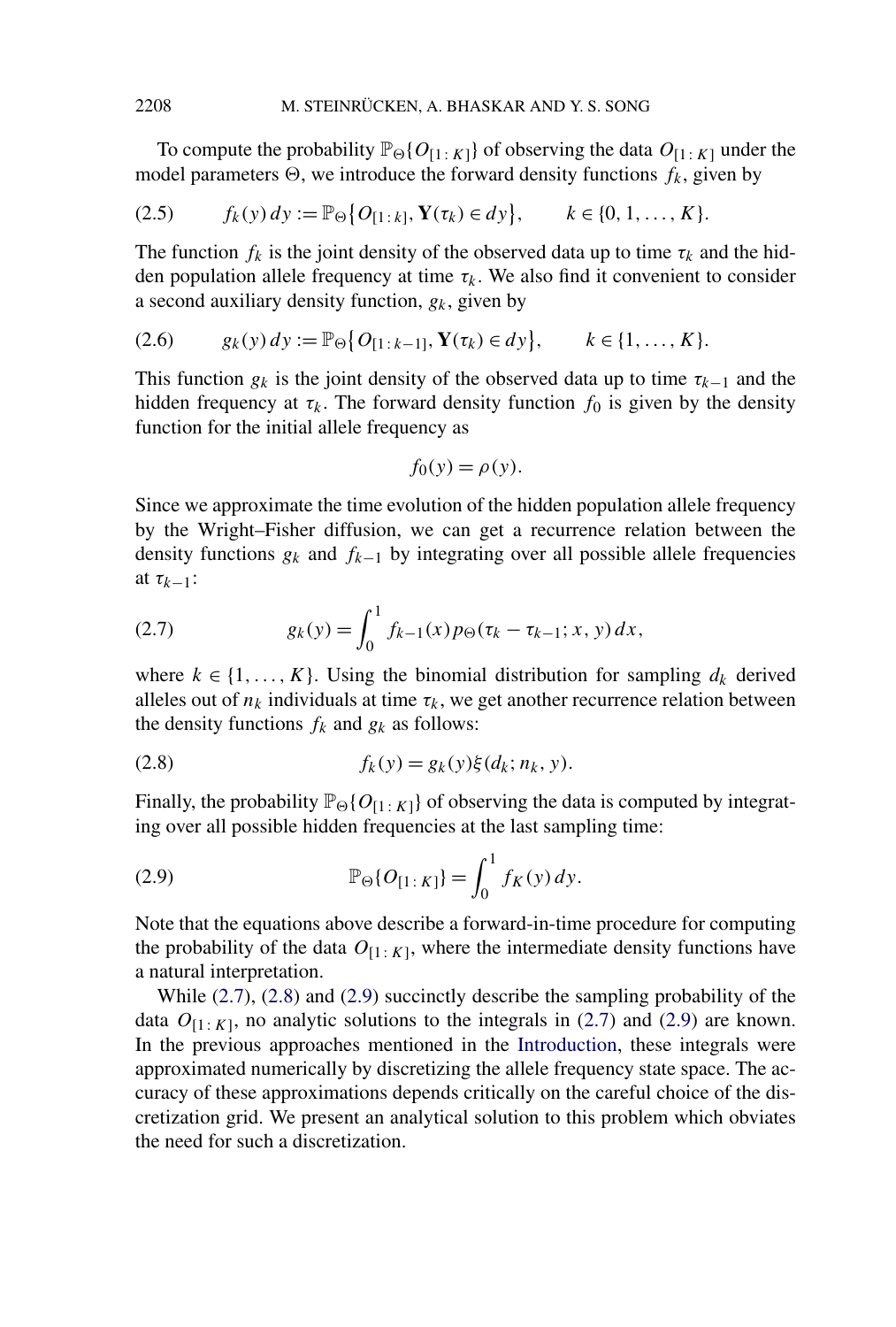<span id="page-6-0"></span>2.4. *Spectral representation of the transition density*. The biallelic Wright– Fisher diffusion with general diploid selection has the infinitesimal generator  $\mathcal L$ given by

(2.10) 
$$
\mathcal{L} = \mathcal{L}_0 + 2x(1-x)[\sigma_1(1-2x) + \sigma_2x] \frac{\partial}{\partial x},
$$

where  $\mathcal{L}_0$  is the infinitesimal generator of the diffusion process without selection, given by

(2.11) 
$$
\mathcal{L}_0 = \frac{1}{2}x(1-x)\frac{\partial^2}{\partial x^2} + \frac{1}{2}[\alpha(1-x) - \beta x]\frac{\partial}{\partial x}.
$$

We refer the reader to [Ewens](#page-18-0) [\(2004\)](#page-18-0) for more details about the Wright–Fisher diffusion. [Song and Steinrücken](#page-19-0) [\(2012\)](#page-19-0) developed an efficient method to compute the eigenvalues and eigenfunctions of  $\mathcal{L}$ , and we utilize that method here. A brief summary of their approach is provided below.

To approximate the spectral decomposition of the operator  $\mathcal{L}$ , consider the functions

(2.12) 
$$
H_m^{(\Theta)}(x) := e^{-\bar{\sigma}(x)/2} R_m^{(\alpha,\beta)}(x),
$$

where  $\bar{\sigma}(x) := 4\sigma_1 x (1 - x) + 2\sigma_2 x^2$  is the mean fitness of the population and  $R_m^{(\alpha,\beta)}(x)$  are a rescaled version of the classical orthogonal Jacobi polynomials and are defined in Section B of the supplemental article [\[Steinrücken, Bhaskar and](#page-19-0) [Song](#page-19-0) [\(2014\)](#page-19-0)]. The  $\alpha$  and  $\beta$  parameters in (2.12) are the population-scaled mutation rates given in [\(2.3\)](#page-4-0) and [\(2.4\)](#page-4-0). The set  ${H_m^{(\Theta)}(x)}_{m \in \mathbb{N}_0}$  forms a basis for the Hilbert space  $L^2([0, 1], \pi)$  of real-valued functions on [0, 1] that are square integrable with respect to the stationary density  $\pi$  of the diffusion generator  $\mathcal{L}$ . Specifically,

(2.13) 
$$
\pi(x) = e^{\bar{\sigma}(x)} x^{\alpha - 1} (1 - x)^{\beta - 1}.
$$

The basis elements  $H_{m}^{(\Theta)}(x)$  are orthogonal with respect to the inner product  $\langle \cdot, \cdot \rangle_{\pi}$ defined by  $\langle f, g \rangle_{\pi} = \int_0^1 f(x)g(x)\pi(x) dx$ .

In the basis  ${H_m^{(\Theta)}(x)}_{m \in \mathbb{N}_0}$ , the operator  $\mathcal L$  is given by the matrix

(2.14) 
$$
\mathbf{M} := -\left(\mathbf{\Lambda}^{(\alpha,\beta)} + \sum_{l=0}^{4} q_l^{(\Theta)} \mathbf{G}^l\right),
$$

where  $\Lambda^{(\alpha,\beta)} := \text{diag}(\lambda_0^{(\alpha,\beta)}, \lambda_1^{(\alpha,\beta)}, \ldots)$  is a diagonal matrix containing the eigenvalues of the neutral diffusion generator  $\mathcal{L}_0$ ,  $\mathbf{G} := (G_{n,m}^{(\alpha,\beta)})_{n,m \in \mathbb{N}_0}$  is the matrix of coefficients from the three-term recurrence relation for the Jacobi polynomials  $R_m^{(\alpha,\beta)}(x)$ , and  $q_l^{(\Theta)}$  are constant coefficients defined in Section C of the supple-mental article [\[Steinrücken, Bhaskar and Song](#page-19-0)  $(2014)$ ]. Explicit expressions for the entries of  $\Lambda^{(\alpha,\beta)}$  and **G** are provided in equations (B.3) and (B.5), respectively, in Section B of the supplemental article.

The eigenvalues  $\lambda_n$  of the full diffusion generator  $\mathcal L$  are given by the eigenvalues of **M**, and the coefficients of the eigenfunctions of  $\mathcal{L}$  in the basis  ${H_m^{(\Theta)}(x)}_{m \in \mathbb{N}_0}$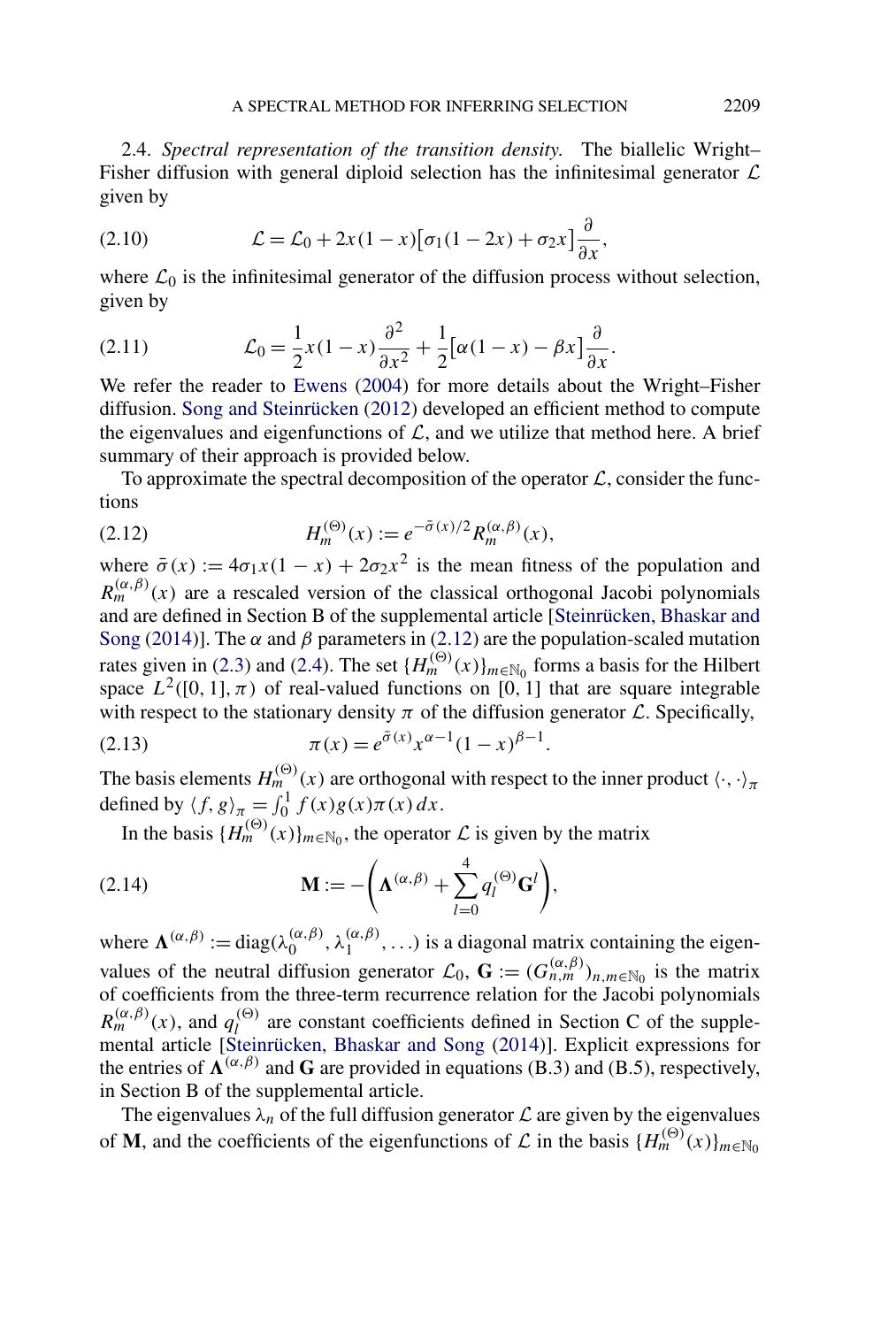are given by the eigenvectors of **M**. In particular, the eigenfunction  $B_n$  of  $\mathcal{L}$  is given by

(2.15) 
$$
B_n(x) = \sum_{m=0}^{\infty} w_{n,m} H_m^{(\Theta)}(x),
$$

where  $\mathbf{w}_n = (w_{n,0}, w_{n,1}, \ldots)$  is the eigenvector of **M** corresponding to eigenvalue  $\lambda_n$ . We use  $\Lambda = \text{diag}(\lambda_0, \lambda_1, \ldots)$  to denote the diagonal matrix of eigenvalues of **M**, and **W** to denote the matrix with rows given by the eigenvectors  $w_n$ . As can be seen from (2.15), **W** is the change-of-basis matrix between the basis of eigenfunctions  $B_n$  of  $\mathcal L$  and the basis  $\{H_m^{(\Theta)}(x)\}_{m \in \mathbb N_0}$ .

The leading eigenvalues and the associated eigenvectors of the infinite matrix **M** can be approximated by the eigenvalues and eigenvectors of sufficiently large submatrices of **M**. We refer the reader to [Song and Steinrücken](#page-19-0) [\(2012\)](#page-19-0) for a more detailed empirical discussion on how the approximation accuracy varies for different submatrix sizes and different parameter regimes. The transition density function  $p_{\Theta}(\tau; x, y)$  for the probability density of the allele changing frequency from x to *y* in time *τ* is given by the following spectral decomposition:

(2.16) 
$$
p_{\Theta}(\tau; x, y) = \sum_{n=0}^{\infty} e^{-\lambda_n \tau} \pi(y) \frac{B_n(x) B_n(y)}{\langle B_n, B_n \rangle_{\pi}}.
$$

2.5. *Incorporating the spectral representation into the HMM*. Using the spectral decomposition of the transition density function in (2.16), we devise a dynamic programming algorithm to compute the likelihood  $\mathbb{P}_{\Theta}\{O_{[1:K]}\}\$ . This algorithm recursively computes the density functions  $f_k$  and  $g_k$  given in [\(2.5\)](#page-5-0) and [\(2.6\)](#page-5-0), respectively. To update these density functions efficiently, we represent them in the basis of scaled eigenfunctions  $\{\pi(y)B_n(y)\}_{n\in\mathbb{N}_0}$  of the diffusion generator  $\mathcal{L}$ . More precisely, we express *fk* and *gk* as

(2.17) 
$$
f_k(y) = \pi(y)\mathbf{b}_k \mathbf{B}(y) = \sum_{n=0}^{\infty} b_{k,n} \pi(y) B_n(y),
$$

(2.18) 
$$
g_k(y) = \pi(y)\mathbf{a}_k \mathbf{B}(y) = \sum_{n=0}^{\infty} a_{k,n} \pi(y) B_n(y),
$$

where we employ the vector notation

(2.19) 
$$
\mathbf{b}_k := (b_{k,0}, b_{k,1}, \ldots),
$$

$$
(2.20) \t\t ak := (ak,0, ak,1,...),
$$

(2.21) 
$$
\mathbf{B}(y) := (B_0(y), B_1(y), \ldots)^T.
$$

We now describe how the coefficient vectors  $\mathbf{a}_k$ ,  $\mathbf{b}_k$  and the probability  $\mathbb{P}_{\Theta}\{O_{[1:K]}\}\)$  can be computed efficiently. All proofs can be found in Section A of the supplemental article [\[Steinrücken, Bhaskar and Song](#page-19-0) [\(2014\)](#page-19-0)]. First, the fol-

<span id="page-7-0"></span>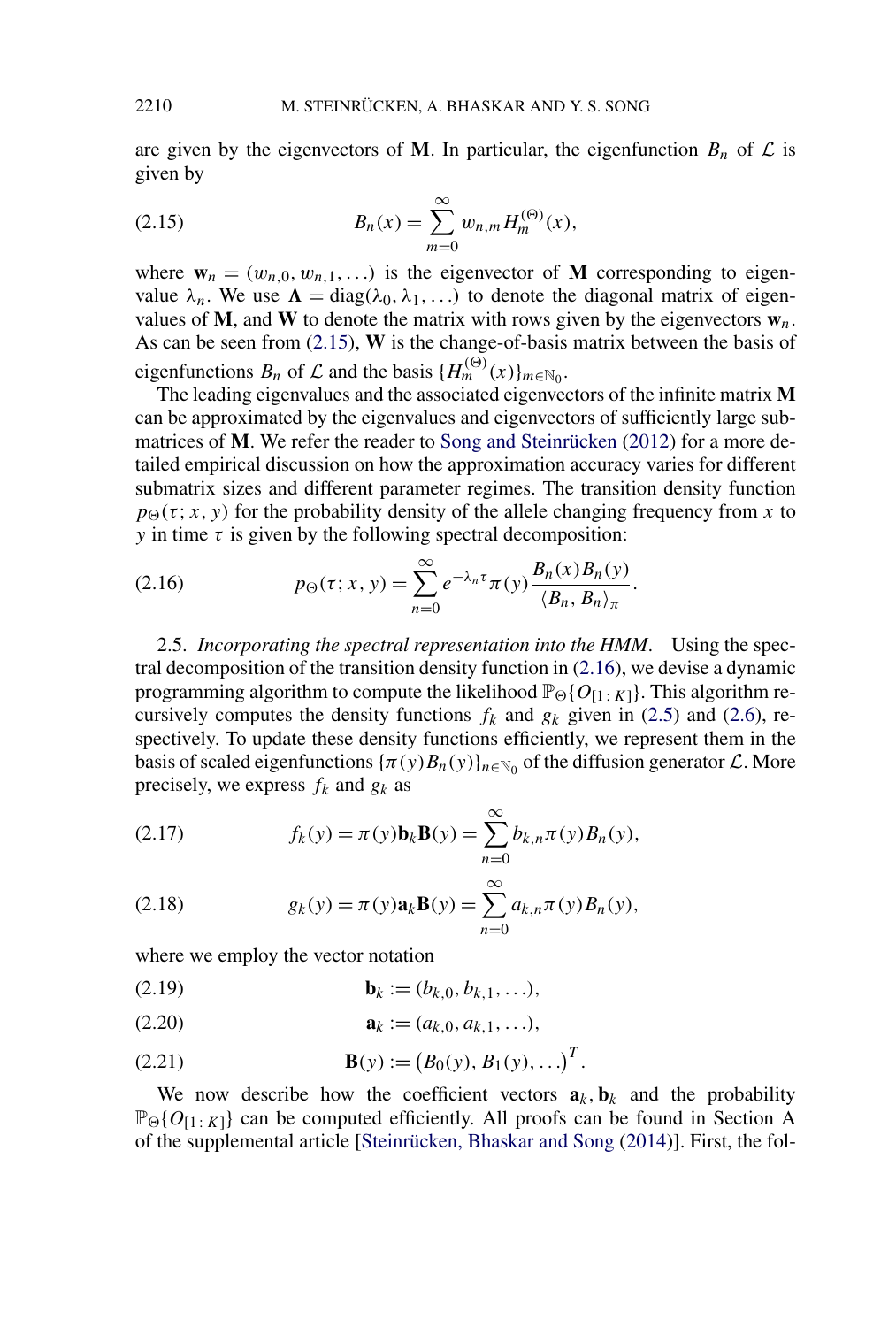<span id="page-8-0"></span>lowing proposition determines the vector  $\mathbf{b}_0$  of coefficients for the initial forward density function *f*0:

**PROPOSITION 1.** *If the allele frequency at*  $\tau_0$  *is distributed according to the density function*  $\rho(y) = \delta(y - x)$ , *then the initial forward density function*  $f_0$  *in the basis*  ${\pi(y)B_n(y)}_{n \in \mathbb{N}_0}$  *has the vector of coefficients* 

$$
\mathbf{b}_0 = \left(\frac{B_0(x)}{c_0}, \frac{B_1(x)}{c_1}, \ldots\right),\,
$$

*where*  $B_n(x)$  *is given by* [\(2.15\)](#page-7-0), *and*  $c_n$  *are the squared norms of*  $B_n$  *given by* 

(2.22) 
$$
c_n = (B_n, B_n)_{\pi} = \sum_{m=0}^{\infty} (w_{n,m})^2 c_n^{(\alpha,\beta)},
$$

where  $c_n^{(\alpha,\beta)}$  denote the squared norms of the Jacobi polynomials given in equa*tion* (B.2) *in Section* B *of the supplemental article* [*Steinrücken*, *[Bhaskar and Song](#page-19-0)* [\(2014\)](#page-19-0)].

In the case where the selected allele  $A_1$  arises from *de novo* mutation at  $t_0$  in one of the individuals in the population, we set  $x = 1/(2N_e)$  in Proposition 1. We note that our framework allows us to easily model other distributions for the frequency of the mutant allele  $A_1$  when it became selected. For example, the initial distribution of mutation-drift balance can be used to model selection arising from standing genetic variation. Some of these initial distributions are described in Section D of the supplemental article [\[Steinrücken, Bhaskar and Song](#page-19-0) [\(2014\)](#page-19-0)].

The following theorem establishes how the representations of the densities  $f_k$ and  $g_k$ , for  $k > 0$ , can be computed algebraically in a recursive fashion:

THEOREM 2. Let  $C := diag(c_0^{(\alpha,\beta)}, c_1^{(\alpha,\beta)}, \ldots)$  and  $D := diag(c_0, c_1, \ldots)$  de*note diagonal matrices with entries*  $c_n^{(\alpha,\beta)}$  *and*  $c_n$  *defined as in Proposition 1. Then, for each*  $k \in \{1, \ldots, K\}$ , *the coefficients in the representation of the densities*  $g_k(y)$ *and fk(y) in* [\(2.17\)](#page-7-0) *and* [\(2.18\)](#page-7-0) *can be computed recursively as*

(2.23)  $\mathbf{a}_k = \mathbf{b}_{k-1} \exp[-\mathbf{\Lambda}(\tau_k - \tau_{k-1})],$ 

$$
\mathbf{b}_k = \mathbf{a}_k \mathbf{W} \mathbf{G}^{d_k} (\mathbf{1} - \mathbf{G})^{n_k - d_k} \mathbf{W}^{-1},
$$

*where* **W**−<sup>1</sup> *is given by*

$$
\mathbf{W}^{-1} = \mathbf{C}\mathbf{W}^T \mathbf{D}^{-1}.
$$

Combining Proposition 1 and Theorem 2, we obtain a dynamic programming algorithm for calculating the coefficients  $\mathbf{b}_k$  and  $\mathbf{a}_k$  in the representations for  $f_k$ and  $g_k$  given in  $(2.17)$  and  $(2.18)$ , respectively. The vectors and matrices appearing in the above results are infinite dimensional. As in previous works [\[Song and](#page-19-0) [Steinrücken](#page-19-0) [\(2012\)](#page-19-0), [Steinrücken, Wang and Song](#page-19-0) [\(2013\)](#page-19-0)] on the spectral repre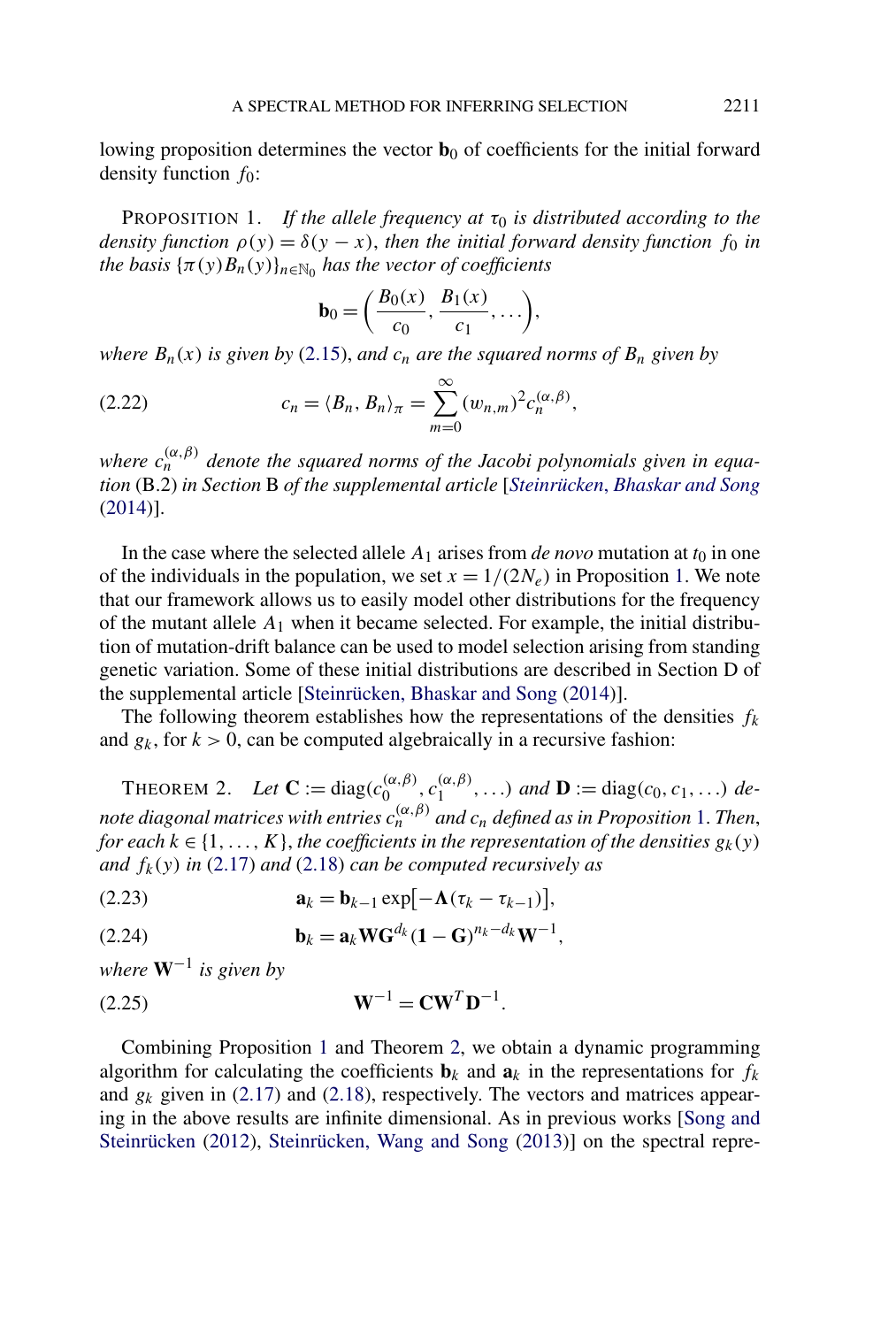<span id="page-9-0"></span>sentation of the transition density, when applying the above results we truncate the infinite vectors and matrices by choosing cutoffs for the dimensions. We provide more practical details in Section [3.3.](#page-13-0)

Finally, the probability of observing the full data  $O_{[1:K]}$  can be computed using the following proposition:

**PROPOSITION 3.** *The probability*  $\mathbb{P}_{\Theta}\{O_{[1:K]}\}$  *of observing the data*  $O_{[1:K]}$ *given the population genetic parameters*  $\Theta$  *is* 

(2.26) 
$$
\mathbb{P}_{\Theta}\{O_{[1:K]}\} = \frac{c_0}{B_0(0)}b_{K,0},
$$

*where*  $B_0(0)$  *is given by* 

$$
B_0(0) = \sum_{m=0}^{\infty} (-1)^m w_{0,m} \frac{\Gamma(m+\alpha)}{\Gamma(m+1)\Gamma(\alpha)}.
$$

**3. Results.** In this section we perform parametric inference via the maximum likelihood framework using a finite grid in the parameter space. We first test the accuracy on simulated data and then apply it to analyze an ancient DNA data set related to coat coloration in domesticated horses [\[Ludwig et al.](#page-18-0) [\(2009\)](#page-18-0)].

Since ancient DNA data are often collected from only those loci which are segregating at the present time, in our empirical study we condition on observing at least one copy of the derived allele at the last sampling time  $\tau_K$ . In particular, the likelihood of the parameters is given by  $L(\Theta) := \mathbb{P}_{\Theta}[O_{[1 : K]}|d_K > 0]$ . We chose to maximize this function on a grid, since the algorithm described in the previous section can be parallelized, thus allowing to efficiently evaluate the likelihood under given parameters for several data sets at once.

3.1. *Performance on simulated data*. We simulated data under a discrete-time Wright–Fisher model with several values for the effective population size and selection coefficients. We chose the mutation probabilities to be  $u_{01} = u_{10} = 10^{-6}$ and the number of years per generation to be five years. These parameters are similar to those considered by previous works that analyzed time series allelic samples from the ASIP and MC1R loci in horses [\[Ludwig et al.](#page-18-0) [\(2009\)](#page-18-0), [Malaspinas et al.](#page-18-0) [\(2012\)](#page-18-0)]. In our simulations, 5% of the population carried the mutant allele when it first became positively selected. We sampled 40 individuals at each of 10 time points over the course of 32,000 years.

We investigated the performance of our maximum likelihood estimator in various scenarios of selection. Here, we present the results for the following four particular selection schemes:

1. Genic selection, in which the selective fitness of the heterozygote is the arithmetic mean of the fitness of the two homozygotes, that is,  $s_1 = s/2$  and  $s_2 = s$ .

- 2. Heterozygote advantage selection, in which  $s_1 = s$  and  $s_2 = 0$ .
- 3. Recessive selection, in which  $s_1 = 0$ ,  $s_2 = s$ .
- 4. Dominant selection, in which  $s_1 = s$ ,  $s_2 = s$ .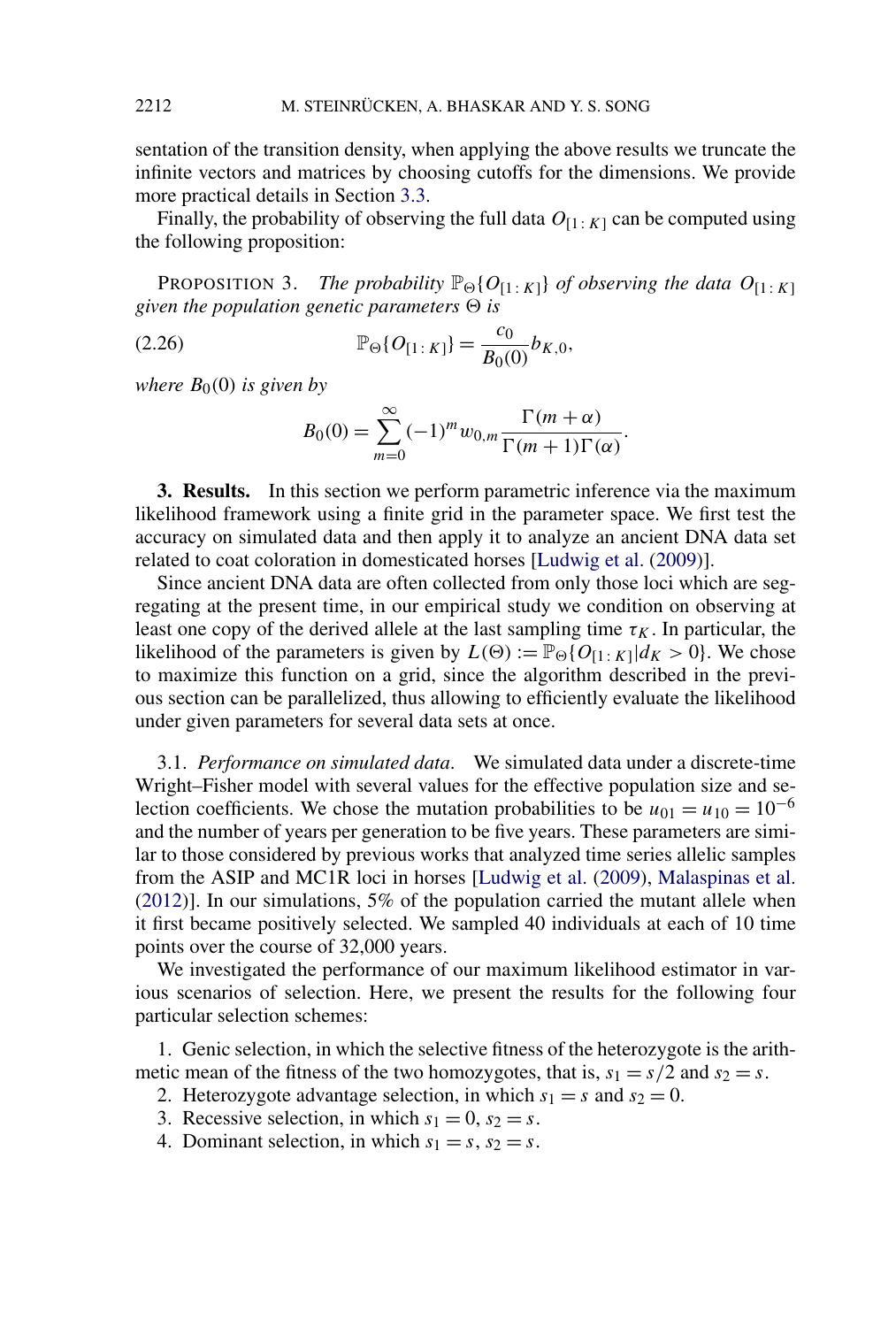<span id="page-10-0"></span>

FIG. 2. *Empirical distribution of the maximum likelihood estimates for* 200 *data sets simulated under a model of genic selection*, *with heterozygote fitness s*<sup>1</sup> = *s/*2 *and derived allele homozygote fitness s*<sup>2</sup> = *s*, *for each of several different values of selection strength s*. *The dashed lines indicate the true values.* (a) *The effective population size*  $N_e$  *is* 2500 *individuals.* (b)  $N_e = 10,000$  *individuals.* 

For each scenario, we considered *s* ∈ {0*,* 0*.*001*,* 0*.*0025*,* 0*.*005*,* 0*.*01} and simulated 200 data sets for each value of *s*.

Figure 2 shows the performance of the maximum likelihood estimator under a model of genic selection with an effective population size of  $N_e = 2500$  and  $N_e =$ 10,000. It illustrates empirical boxplots of the maximum likelihood estimates, where the tips of the whiskers denote the 2.5%-quantile and the 97.5%-quantile, and the boxes represent the upper and lower quartile. As the figure shows, our maximum likelihood estimates are unbiased. The uncertainty of the estimate tends to increase with increasing values of *s*, while the uncertainty decreases as the population size increases, illustrating the fact that for larger population sizes, selection acts more efficiently and is easier to detect. In the case of  $N_e = 10,000$ , if the true selection coefficient is 0*.*0025 or more, all our maximum likelihood estimates are higher than the 97.5%-quantile of the empirical distribution of the maximum likelihood estimates for  $s = 0$ . Hence, there is high power to reject neutrality in these scenarios.

The performance of our maximum likelihood estimator for several additional selection schemes and parameter regimes can be found in Figure [3,](#page-11-0) where we also consider a scenario with fewer sampling time points. The figure shows that our maximum likelihood estimates are unbiased across the different parameter ranges and scenarios. In general, the low variance of the empirical distribution of the maximum likelihood estimates shows that our method can be used to accurately infer the selection parameters of interest in a wide range of scenarios.

3.2. *Analysis of ancient DNA data*: *Coat coloration in domesticated horses*. Ludwig et al. [\(2009\)](#page-18-0) extracted genotype data at several loci from ancient horse DNA obtained from various sites in Eurasia. In particular, they extracted tempo-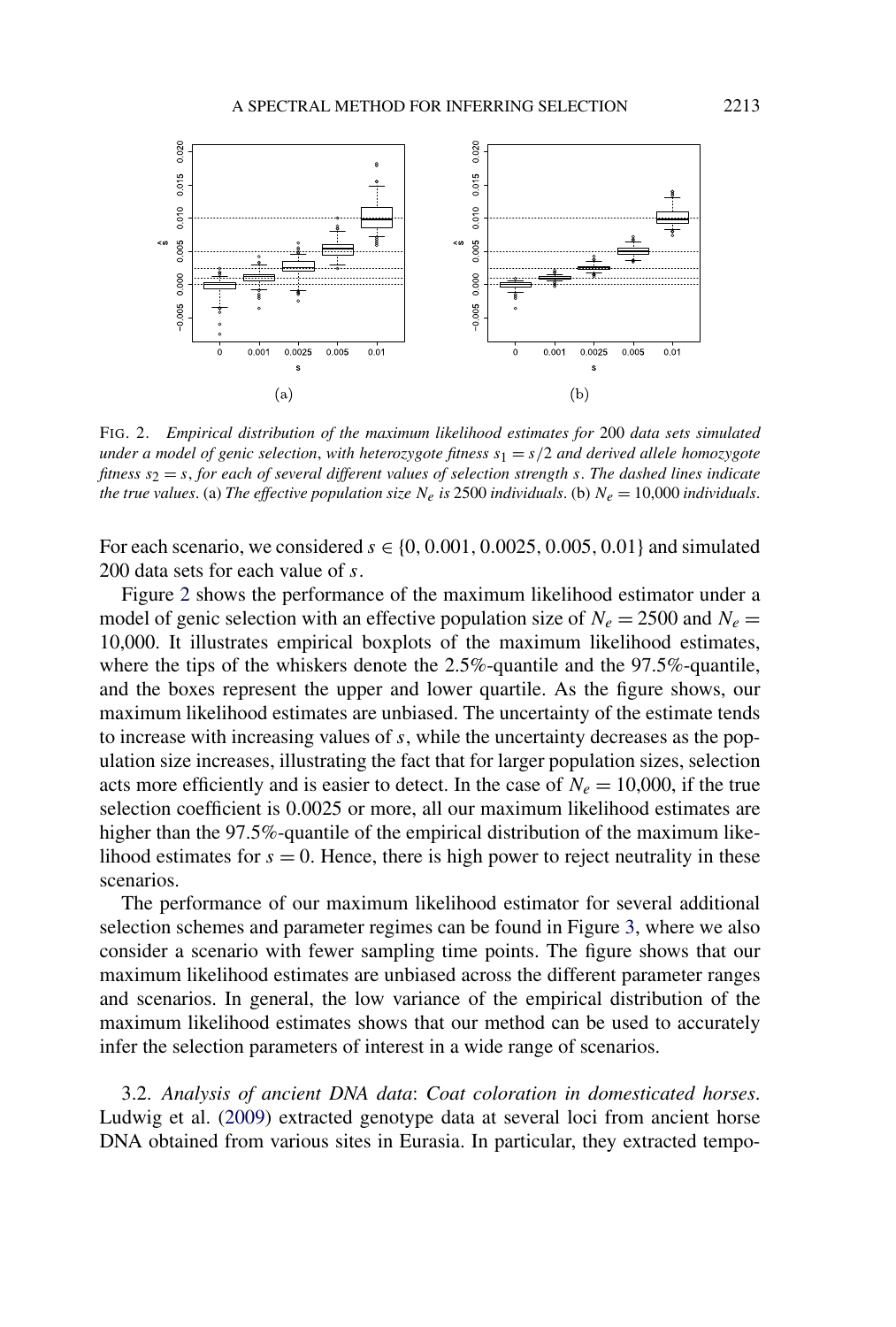<span id="page-11-0"></span>

FIG. 3. *Empirical distribution of the maximum likelihood estimates of* 200 *simulated data sets each under different modes of selection of differing strength with*  $N_e = 10,000$ . The dashed lines *indicate the true values of s.* (a) *Genic selection*  $(s_1 = s/2, s_2 = s)$  *with only five sampling time points.* (b) *Heterozygote advantage model of selection*  $(s_1 = s, s_2 = 0)$  *with ten sampling time points.* (c) *Recessive selection*  $(s_1 = 0, s_2 = s)$  *with ten sampling time points.* (d) *Dominant selection*  $(s_1 = s)$ ,  $s_2 = s$ ) with ten sampling time points.

ral allele frequency data at eight loci that are known to play a role in coat color determination in contemporary horses. Only the locus encoding for the Agouti signaling peptide (ASIP) and the locus for the melanocortin 1 receptor (MC1R) showed strong fluctuations in the sample allele counts. Table [1](#page-12-0) shows the time series data for the ASIP and the MC1R loci in the curated form of the original work [\[Ludwig et al.](#page-18-0) [\(2009\)](#page-18-0)].

Using the method of [Bollback, York and Nielsen](#page-17-0) [\(2008\)](#page-17-0) for the model of genic selection  $(s_1 = s/2, s_2 = s)$ , [Ludwig et al.](#page-18-0) [\(2009\)](#page-18-0) established that selection acted significantly on only the ASIP and the MC1R loci. However, another recent analysis [\[Malaspinas et al.](#page-18-0) [\(2012\)](#page-18-0)] of the same data set considered the model of recessive selection  $(s_1 = 0, s_2 = s)$  and did not find a significant signal of selection at the ASIP locus.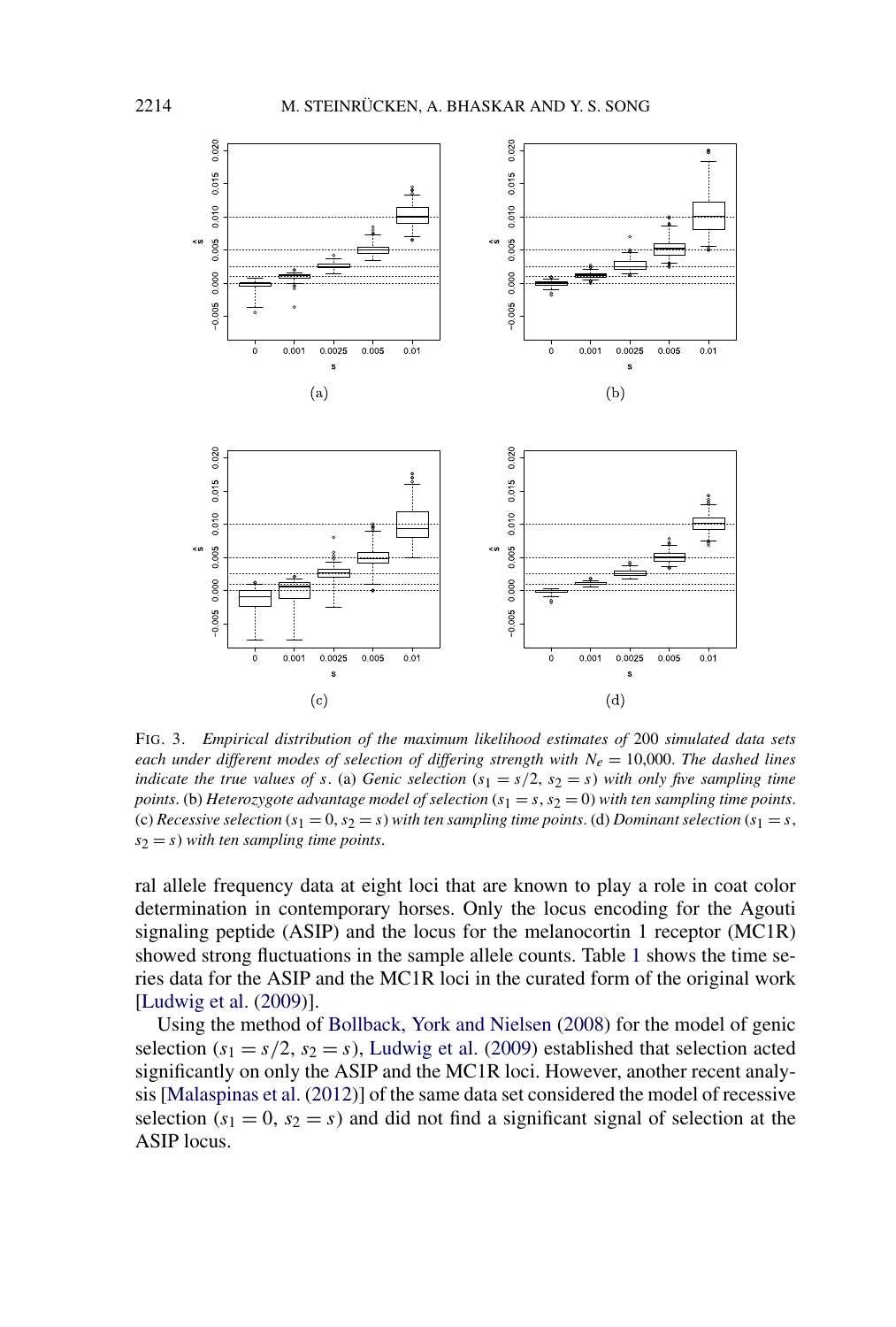|--|--|

<span id="page-12-0"></span>*The temporal allele frequency data sets for the ASIP and MC*1*R loci associated with coat coloration in domesticated horses* [*[Ludwig et al](#page-18-0)*. [\(2009\)](#page-18-0), *Figure* S.3]. *For each sampling time tk* (*given in years BCE*), *the table lists the number*  $d_k$  *of derived alleles among the sampled*  $n_k$  *alleles* 

| Time of sampling $[t_k]$ (BCE)<br># of samples $[n_k]$ | 20,000<br>10 | 13.100 | 3700<br>20 | 2800<br>20 | 1100<br>36 | 500<br>38 |
|--------------------------------------------------------|--------------|--------|------------|------------|------------|-----------|
| ASIP (# der. alleles) $\lceil d_k \rceil$              |              |        |            | 12         |            | 18        |
| MC1R (# der. alleles) $\lceil d_k \rceil$              |              |        |            |            |            | 24        |

To investigate the dependence of the previous conclusions on the assumed selection scheme, we applied our method to reanalyze the ASIP and the MC1R data under a general selection scheme with arbitrary selection coefficients  $s_1$  and  $s_2$ . We set the mutation probability to  $u_{01} = u_{10} = 10^{-6}$  and the average length of a generation to 5 years. Table 1 shows that the derived allele is absent in both data sets at time 20,000 BCE. Thus, we set the initial frequency of the derived allele as 1*/*2*Ne*, corresponding to the case where the selected allele arises as a *de novo* mutation at time  $t_0$ . We tried a range of values for  $N_e$  and  $t_0$ .

Figure 4(a) shows the likelihood surface for the temporal allele frequency data from the ASIP locus, for  $N_e = 2500$  and  $t_0 = 17,000$  BCE. The empirical maxi-



FIG. 4. Analysis of the ASIP locus. (a) *Empirical values of the likelihood*  $L(\Theta)$  for temporal sam*ples from the ASIP locus where the likelihood is computed over a* 21 × 21 *grid*. *The maximum is attained at*  $(s_1, s_2) = (0.0025, 0)$ , *indicated by the "x."* (b) *A joint density plot and marginal histograms of the maximum likelihood estimates for* 100 *bootstrap resampled data sets of the temporal data at the ASIP locus*. *The circles are centered on the grid points at which the likelihood function is evaluated*, *and the sizes of the circles indicate the proportion of maximum likelihood estimates that occupy the same grid point*. *The marginal empirical* 2.5*% and* 97.5*%-quantiles are* [0*.*0025*,* 0*.*0235] *for the heterozygote fitness s*1, *and* [0*,* 0*.*0045] *for the derived allele homozygote fitness s*2, *as indicated by the dashed box*.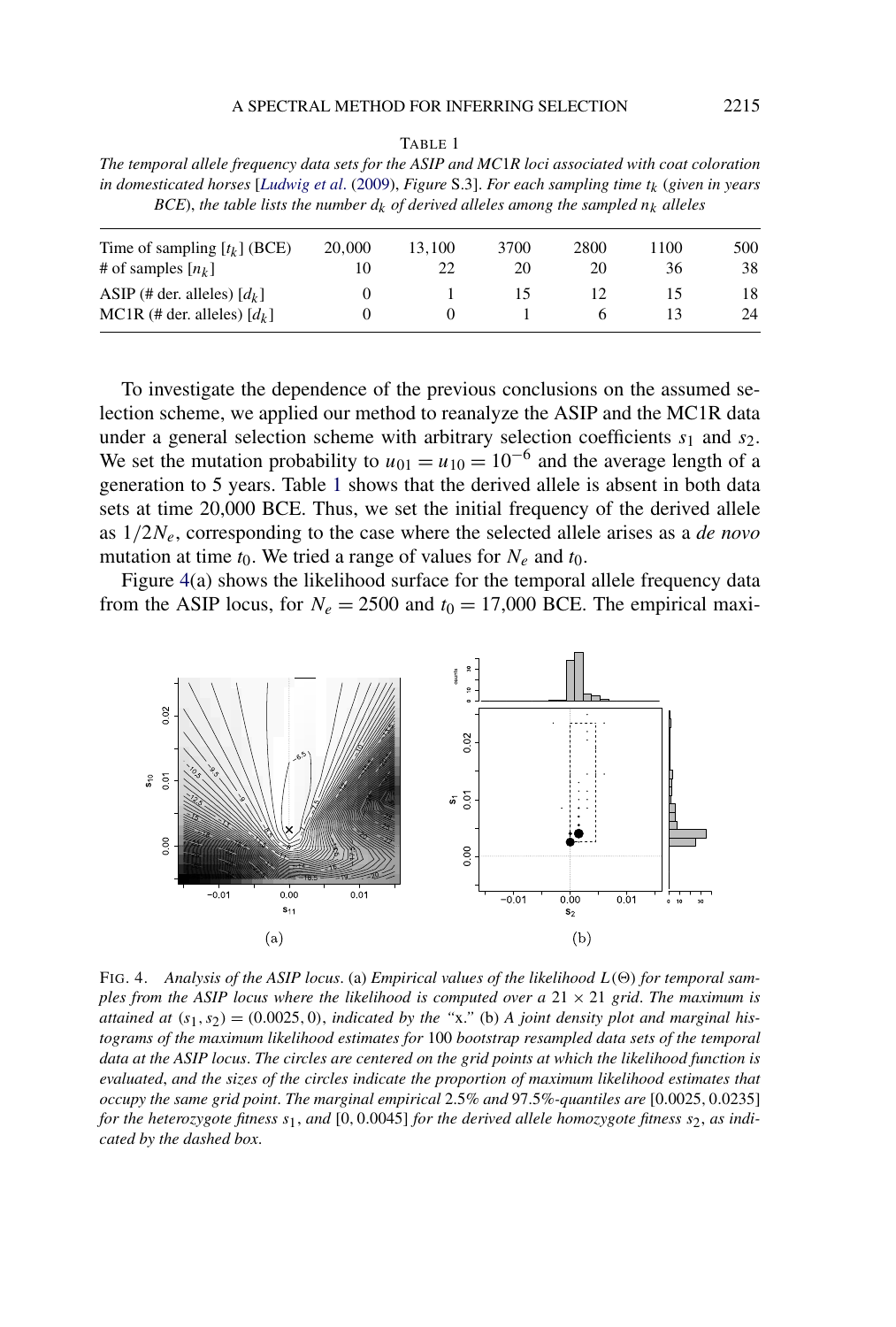<span id="page-13-0"></span>mum of the likelihood surface is located at  $(s_1, s_2) = (0.0025, 0)$ , indicated by the "x" in Figure [4\(](#page-12-0)a). This maximum suggests that a selective scheme of heterozygote advantage best explains the data, where both the ancestral and derived allele homozygotes are of equal fitness, while the heterozygous genotype confers a selective advantage over the homozygotes. To establish the significance of this finding, we performed the following bootstrap procedure: we resampled the ASIP data set 100 times to obtain subsampled data sets  $\{O_{[1:K]}^{(j)}\}_{j=1}^{100}$ . For each bootstrapped data set  $1 \le j \le 100$ , we resampled  $n_k^{(j)} = n_k$  alleles at each time  $t_k^{(j)} = t_k$ . The number of derived alleles for data set *j* was obtained by binomial sampling from the empirical frequency of derived alleles in the original ASIP data set, that is,

$$
d_k^{(j)} \sim \xi\bigg(\cdot; n_k^{(j)}, \frac{d_k}{n_k}\bigg).
$$

We then reported the empirical maximum of the likelihood surface for each of these resampled data sets. Figure [4\(](#page-12-0)b) shows the empirical maximum likelihood estimates and marginal histograms of the maxima for the 100 resampled data sets. The marginal 2.5% and 97.5% quantiles of the empirical distribution are  $[0.0025, 0.0235]$  for the heterozygote fitness  $s<sub>1</sub>$  and  $[0, 0.0045]$  for the derived allele homozygote fitness *s*2, thus providing further evidence that the data are significantly better explained by a selection model where a heterozygous individual is selectively advantageous over the homozygous individuals. As Figure [5](#page-14-0) shows, changing  $N_e$  from 1000 to 10,000, or changing  $t_0$  from 19,000 BCE to 15,000, BCE has only a minimal effect on the shape of the likelihood surface and maximum likelihood estimate, again supporting that a selective scheme of heterozygote advantage best explains the data.

A similar analysis of the MC1R locus can be found in Figures [6](#page-15-0) and [7.](#page-16-0) For this data set, the maximum of the likelihood surface is attained at  $(s_1, s_2)$  = *(*0*.*004*,* 0*.*0015*)*, and the empirical marginal 2.5% and 97.5%-quantiles are [0*.*001*,* 0*.*025] for the heterozygote fitness and [−0*.*009*,* 0*.*0135] for the derived allele homozygote fitness. Together with the results shown in Figure [7,](#page-16-0) this suggests that the data at the MC1R locus is also best explained by a selection model of heterozygote advantage. However, although the marginal quantiles for the homozygote fitness cover  $s_2 = 0$ , they are rather far apart, so the evidence of heterozygote advantage for the MC1R locus is weaker than that for the ASIP locus.

3.3. *Computational performance*. The running time of our algorithm for computing the likelihood of a given set of population-scaled parameters is dependent on the dimensions of the truncation **M** of the infinite matrix **M** given in [\(2.14\)](#page-6-0). In particular, the time complexity of computing a single likelihood is the cost of computing the eigenvalues and eigenvectors of  $\widetilde{M}$  plus the cost of computing the coefficients  $\mathbf{b}_k$  in Theorem [2,](#page-8-0) where  $k \in \{1, \ldots, K\}$ . To compute the eigenvalues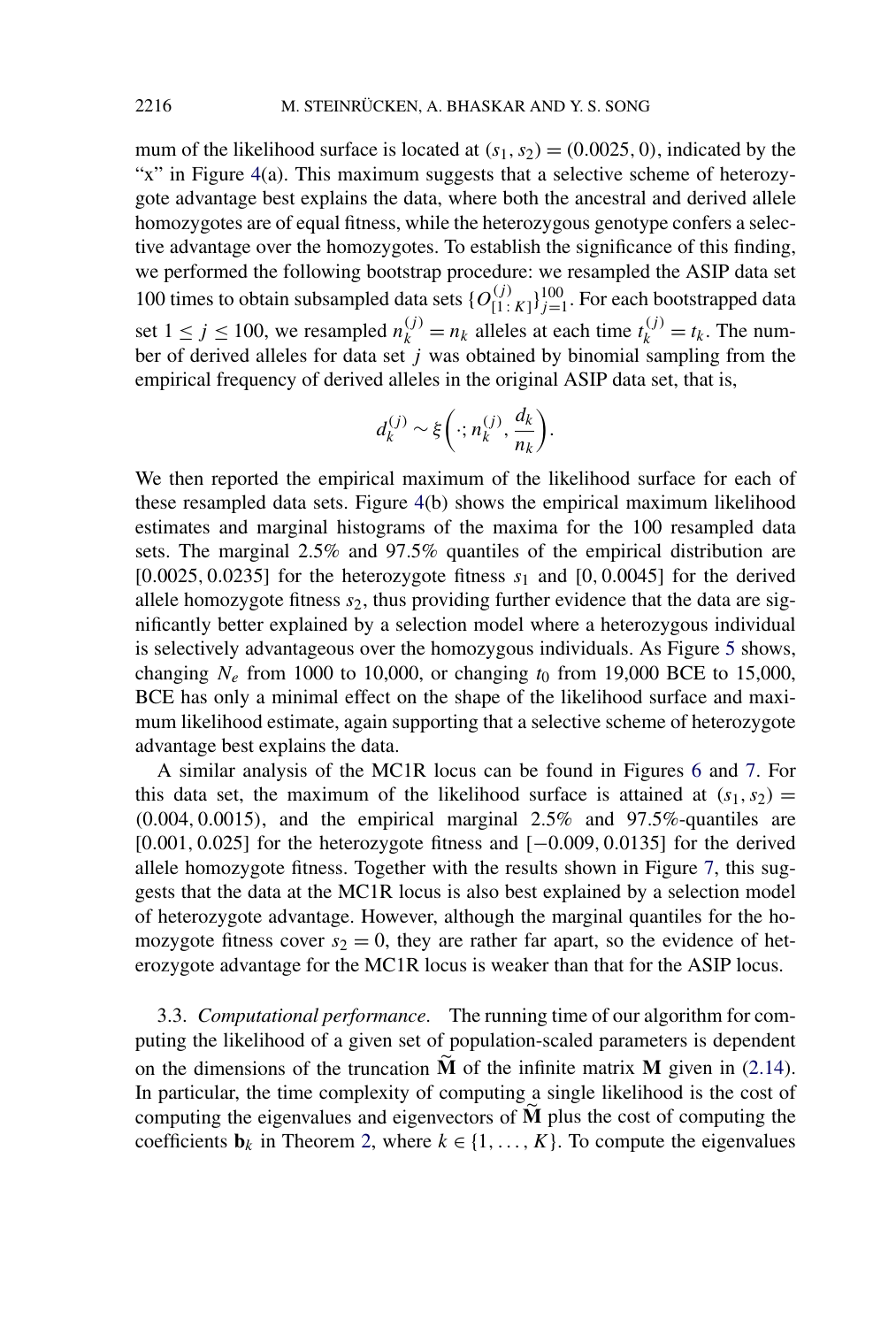<span id="page-14-0"></span>

FIG. 5. *Likelihood surfaces for the ASIP data set under various combinations of*  $N_e \in \{1000, 2500,$ 10,000} *and t*<sup>0</sup> ∈ {15,000 *BCE*, 17,000 *BCE*, 19,000 *BCE*}. *The respective maxima are indicated by an "*x.*"*

and eigenvectors of  $\widetilde{M}$  to high precision, we first used LAPACK<sup>4</sup> to compute them to double precision, and then refine them by using inverse iteration [\[Press et al.](#page-18-0) [\(2007\)](#page-18-0), Chapter 11.8]. Each step of the inverse iteration involves solving a linear system with matrix  $\dot{M} - \mu I$ , where  $\mu$  is an estimate for an eigenvalue of  $\dot{M}$ . Since this matrix has bandwidth at most 9, this linear system can be solved in  $O(D)$  time, where *D* is the dimension of  $\tilde{M}$ . By using the repeated squaring algorithm for taking powers of the matrices **G** and  $1 - G$  and exploiting the fact

<sup>4</sup>Available from [http://www.netlib.org/lapack/.](http://www.netlib.org/lapack/)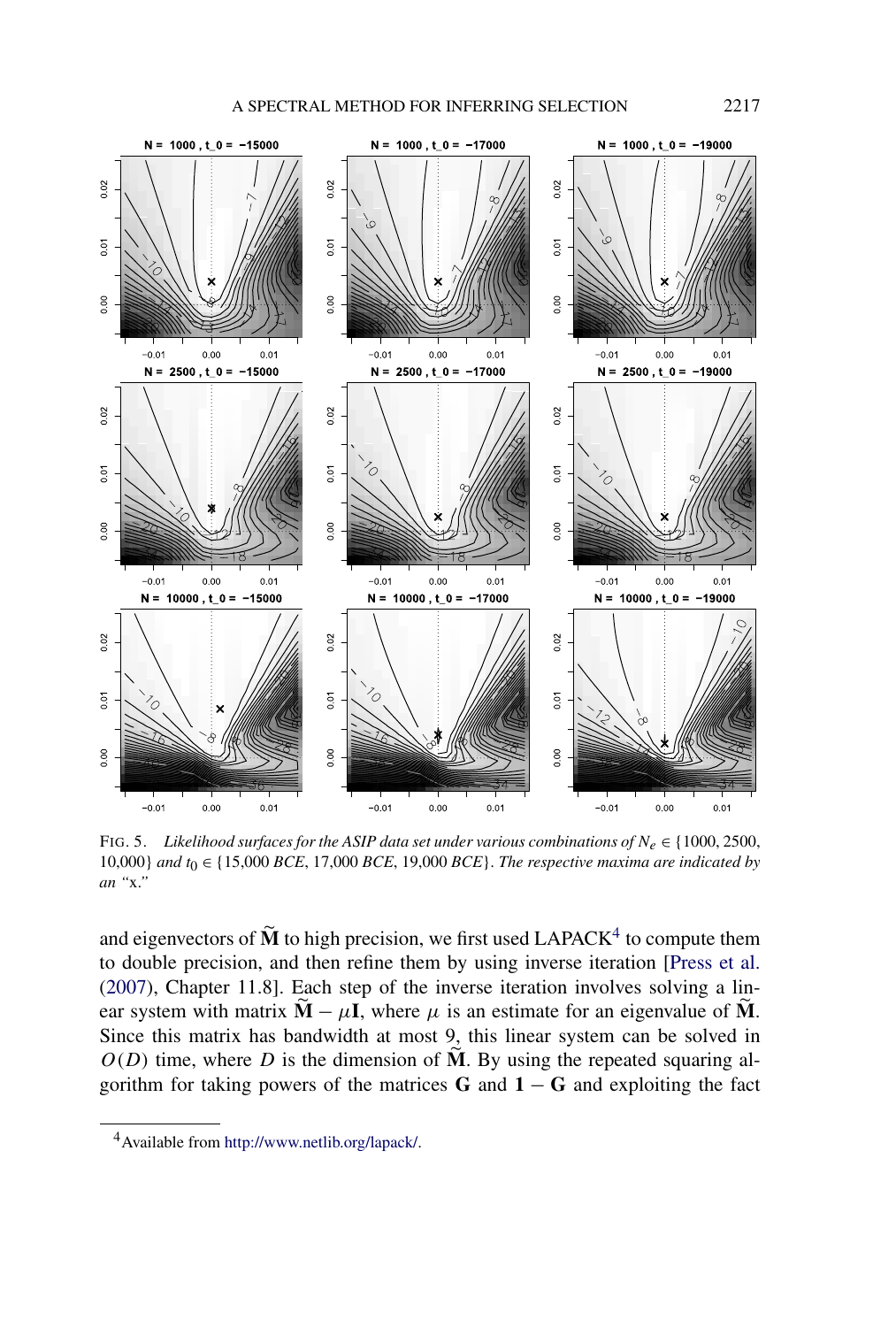<span id="page-15-0"></span>

FIG. 6. Analysis of the MC1R locus using the parameters  $N_e = 2500$  and  $t_0 = 7000$  BCE. (a) Like*lihood surface for the MC1R locus. The maximum likelihood estimate is at*  $(s_1, s_2) = (0.004, 0.0015)$ *and is indicated by the "*x.*"* (b) *A joint density plot and marginal histograms of the maximum likelihood estimates for* 100 *bootstrap resampled data sets obtained from the MC*1*R data as described in Section* [3.2.](#page-10-0) *The marginal* 2.5*% and* 97.5*%-quantiles are* [0*.*001*,* 0*.*025] *for the heterozygote fitness s*<sup>1</sup> *and* [−0*.*009*,* 0*.*0135] *for the derived allele homozygote fitness s*2, *as indicated by the dashed box*.

that **G** and **1** − **G** are tridiagonal matrices, each coefficient  $\mathbf{b}_k$  can be computed in  $O(D^2 + D \min(D, n_k)^2 \log n_k)$  time, where the first  $O(D^2)$  term comes from the matrix-vector multiplications in [\(2.24\)](#page-8-0).

For the analysis of the ASIP and MC1R data sets reported in Figures [4](#page-12-0) and 6, we approximated the eigenvalues and eigenvectors of **M** defined in [\(2.14\)](#page-6-0) using a  $600 \times 600$  submatrix. Furthermore, we used the first 590 terms in [\(2.15\)](#page-7-0) to approximate the eigenfunctions, and the dimensions of the vectors of coefficients in [\(2.19\)](#page-7-0) and [\(2.20\)](#page-7-0) were set to 580. We empirically verified that these cutoffs produced a stable approximation of the likelihood. Using these values, the computation time for a single point of the grid in Figure [4\(](#page-12-0)a) was approximately 95 seconds. We adjusted the cutoffs appropriately for the other analyses reported in Section [3.](#page-9-0)

**4. Discussion.** In this paper we have developed a novel, efficient spectral algorithm to analyze time series allele frequency data under a general diploid selection model. We have demonstrated that our method can be used to accurately estimate selection parameters on simulated data.

We have also applied our method to investigate loci involved in horse coat coloration. Our inferred selection coefficients show that the data are best explained by a heterozygote advantage model of balancing selection. As mentioned earlier, [Ludwig et al.](#page-18-0) [\(2009\)](#page-18-0) provided evidence for slightly positive selection at the ASIP locus, assuming a model of genic selection (where  $s_1 = s_2/2$ ). More precisely, they obtained a point estimate of  $s_2 = 0.0007$  and a 95% confidence interval of [0*.*0001*,* 0*.*0015]. However, using a model of selection where the derived allele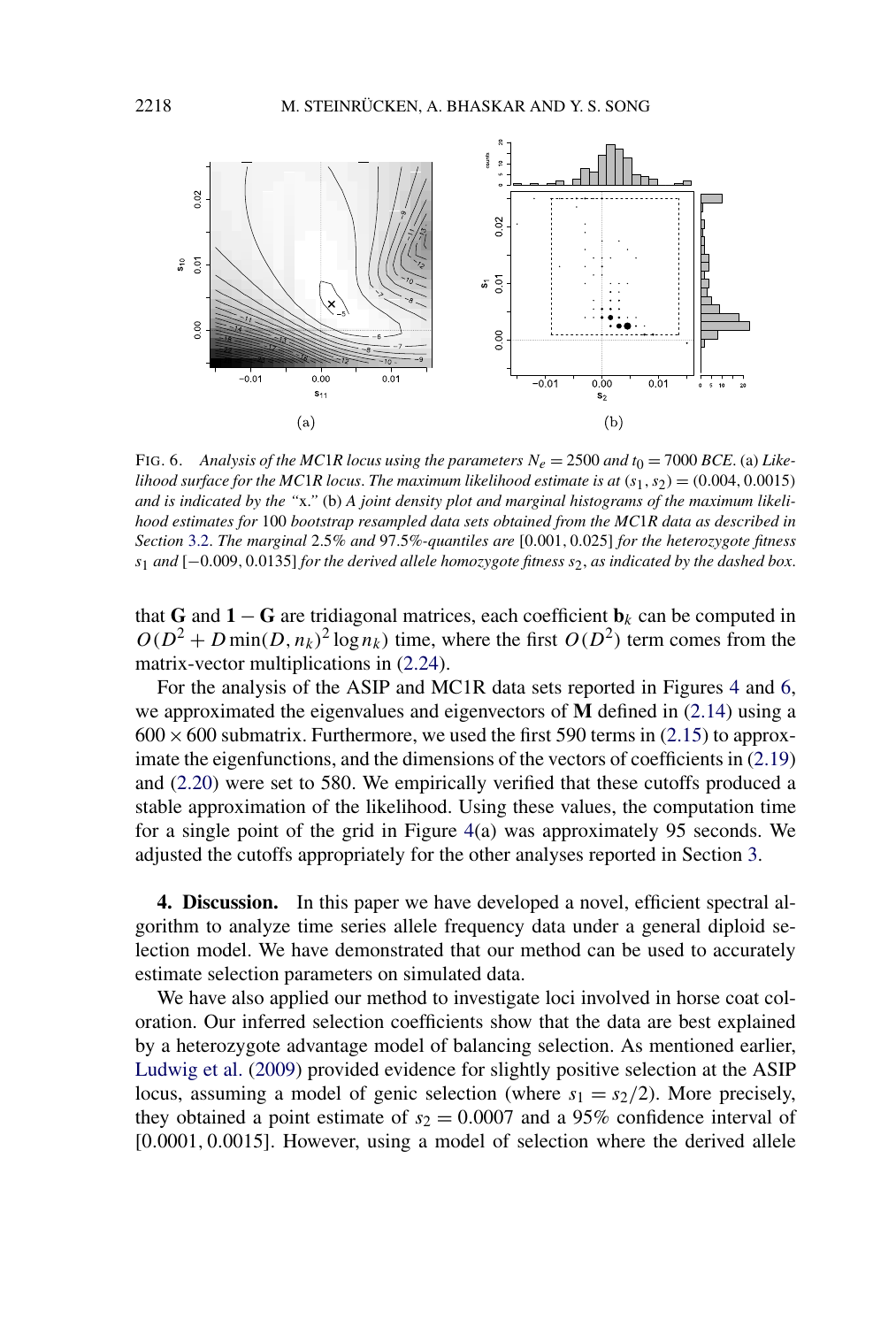<span id="page-16-0"></span>

FIG. 7. Likelihood surfaces for the MCIR data set under various combinations of  $N_e \in \{1000$ , 2500, 10,000} and  $t_0 \in \{5000 \text{ BCE}, 7000 \text{ BCE}, 9000 \text{ BCE}\}$ . The respective maxima are indicated by *an "*x.*"*

homozygote is recessive (i.e.,  $s_1 = 0$ ), a subsequent reanalysis [\[Malaspinas et al.](#page-18-0) [\(2012\)](#page-18-0)] of the same data found that  $s_2$  has a point estimate of  $-0.001$  with a 95% confidence interval of [−0*.*02*,* 0*.*051], thus not rejecting neutrality at the ASIP locus. In our work, we have allowed our method to explore the two-dimensional parameter space of general diploid selection models and presented evidence for a selection mode where heterozygous individuals are advantageous over homozygous individuals. It is possible that previous analyses have only been able to infer very weak selection acting at the ASIP locus because they have restricted the model of selection to certain one-dimensional models. Indeed, if we restrict our analysis to a model of genic selection, we get results similar to those reported by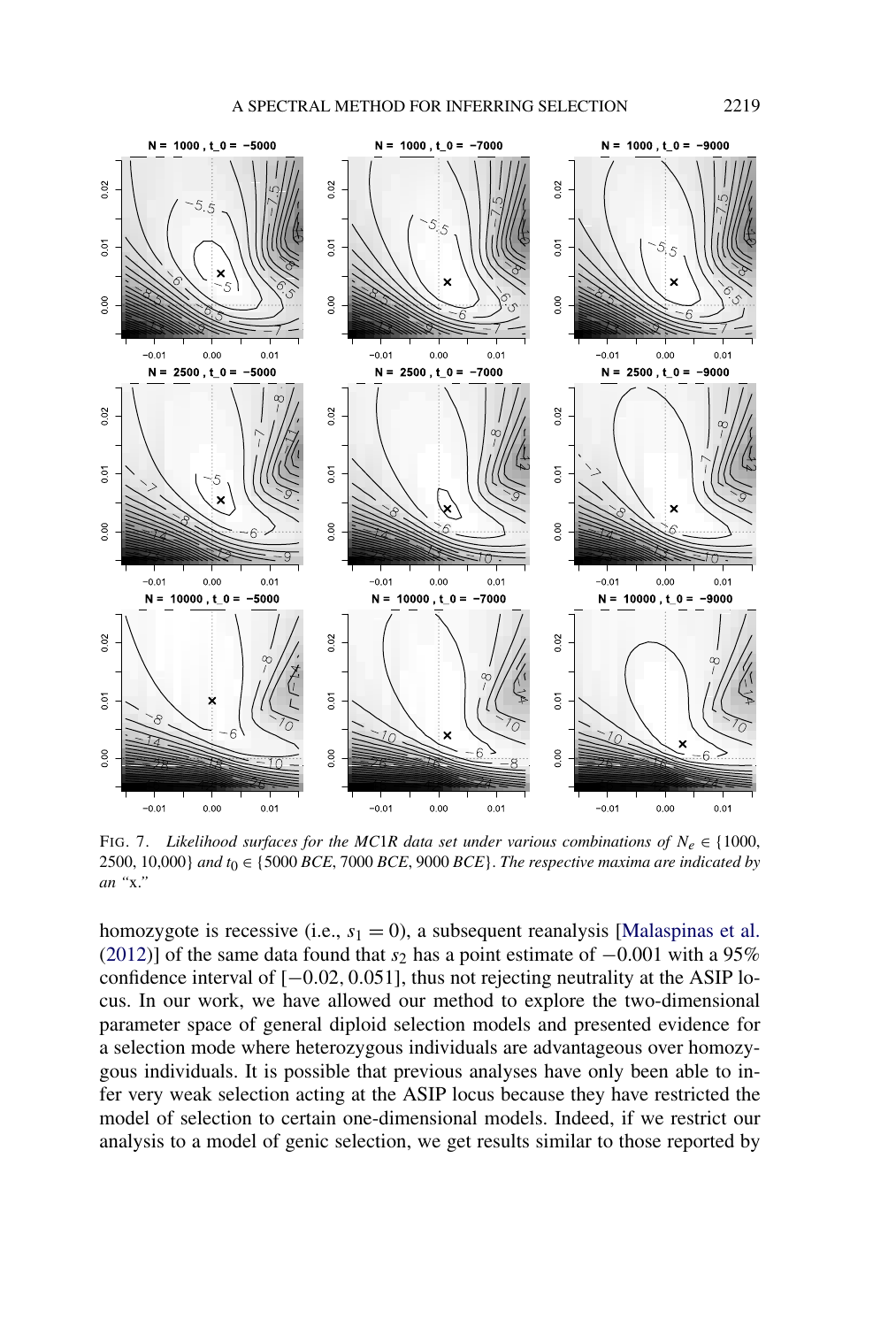[Ludwig et al.](#page-18-0) [\(2009\)](#page-18-0). Our analysis does not conclusively prove that individuals that were heterozygous at the ASIP locus had a constant evolutionary advantage since 17,000 BCE, because we have ignored the interaction of selection and demographic history, epistatic interactions between loci, time-varying models of selection and other factors. However, our results suggest the possibility that some mode of heterozygote advantage balancing selection has maintained polymorphism at the ASIP locus that is involved in horse coat coloration.

Although we have focused on time series samples taken at a biallelic locus, the mathematical framework presented here could be readily extended to handle an arbitrary number of alleles using the spectral representation derived by [Steinrücken,](#page-19-0) [Wang and Song](#page-19-0) [\(2013\)](#page-19-0). Further, changes in the population size and selection coefficients could be modeled by suitably combining the spectral representations for different population genetic parameters at the change points. It is also possible to extend the method to multiple populations and to incorporate samples taken from extinct ancestral populations. In light of emerging ancient DNA sequence data for ancient hominids [\[Green et al.](#page-18-0) [\(2010\)](#page-18-0), [Reich et al.](#page-18-0) [\(2010\)](#page-18-0)], such temporal sequence data and inference methods present novel opportunities to gain insight into adaptation in humans. For a more adequate modeling of biologically relevant scenarios, it is also necessary to incorporate the exchange of migrants into the model [\[Gutenkunst et al.](#page-18-0) [\(2009\)](#page-18-0), Lukić, Hey and Chen [\(2011\)](#page-18-0)] and extend the framework to incorporate variation at linked loci. By taking advantage of genetic hitchhiking at closely linked sites during the course of selective sweeps, one might be able to further improve the inference of selection coefficients.

**Acknowledgments.** We thank Rasmus Nielsen, Joshua Schraiber and Montgomery Slatkin for helpful comments and discussions. We also thank Karen Kafadar and two anonymous referees for suggestions that improved the exposition of this paper. Moreover, we thank Richard J. Mathar [\[Mathar](#page-18-0) [\(2009\)](#page-18-0)] for making his source code available to us.

## SUPPLEMENTARY MATERIAL

**A novel spectral method for inferring general diploid selection from time series genetic data** (DOI: [10.1214/14-AOAS764SUPP;](http://dx.doi.org/10.1214/14-AOAS764SUPP) .pdf). We provide proofs of the results stated in Section [2.](#page-3-0) The modified Jacobi polynomials appearing in this paper are defined and some of their key properties are listed. Also, the coefficients in the definition of the matrix **M** in equation [\(2.14\)](#page-6-0) are provided. Last, we describe some alternate density functions for the allele frequency at the time when selection arises.

## **REFERENCES**

BOLLBACK, J. P., YORK, T. L. and NIELSEN, R. (2008). Estimation of 2*Nes* from temporal allele frequency data. *Genetics* **179** 497–502.

<span id="page-17-0"></span>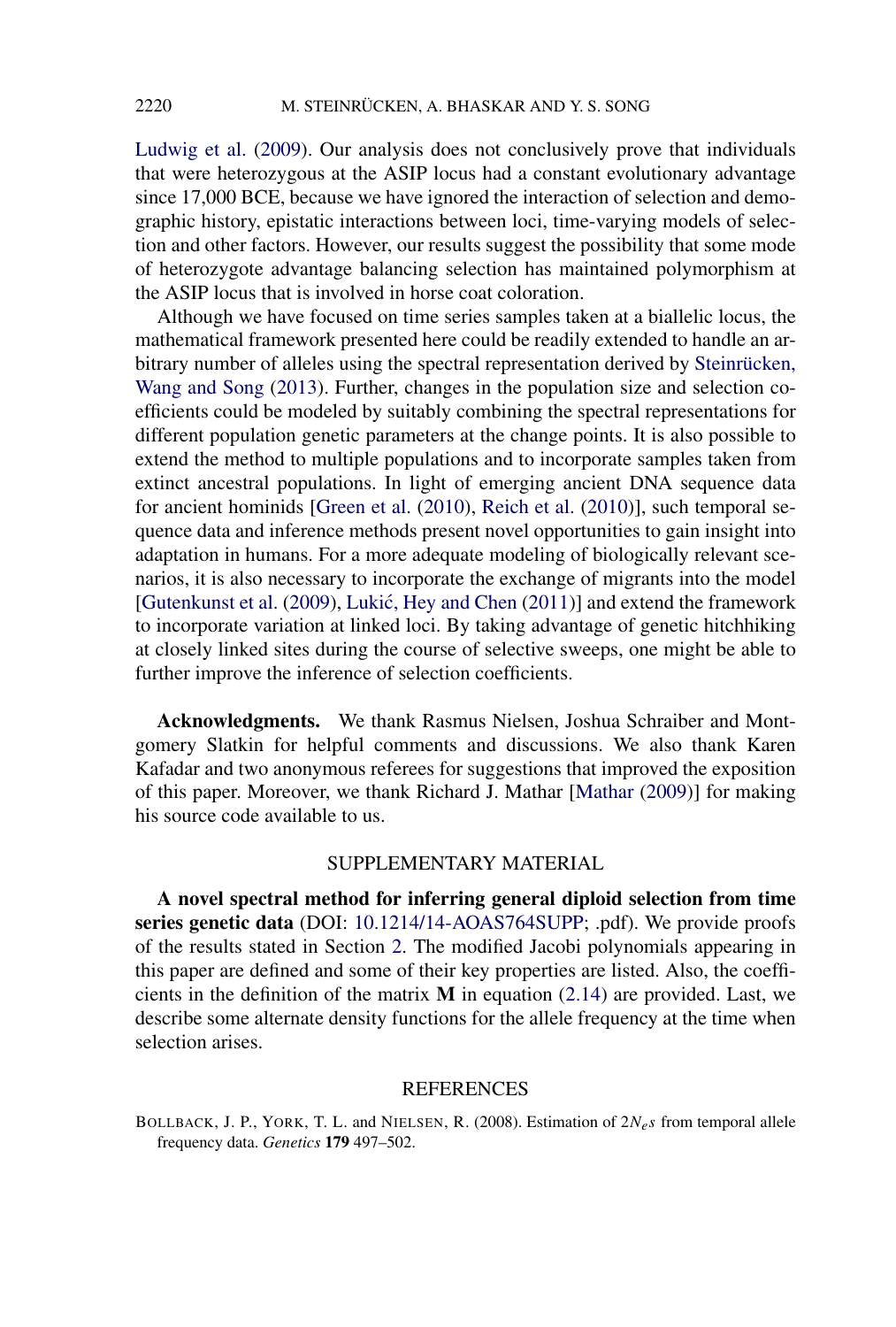- <span id="page-18-0"></span>BURKE, M. K., DUNHAM, J. P., SHAHRESTANI, P., THORNTON, K. R., ROSE, M. R. and LONG, A. D. (2010). Genome-wide analysis of a long-term evolution experiment with *Drosophila*. *Nature* **467** 587–590.
- EWENS, W. J. (2004). *Mathematical Population Genetics*: *I*. *Theoretical Introduction*, 2nd ed. Springer, New York. [MR2026891](http://www.ams.org/mathscinet-getitem?mr=2026891)
- FEARNHEAD, P. (2003). Ancestral processes for non-neutral models of complex diseases. *Theor*. *Popul*. *Biol*. **63** 115–130.
- FEARNHEAD, P. (2006). The stationary distribution of allele frequencies when selection acts at unlinked loci. *Theor*. *Popul*. *Biol*. **70** 376–386.
- FEDER, A. F., KRYAZHIMSKIY, S. and PLOTKIN, J. B. (2014). Identifying signatures of selection in genetic time series. *Genetics* **196** 509–522.
- GENZ, A. and JOYCE, P. (2003). Computation of the normalizing constant for exponentially weighted Dirichlet distribution integrals. *Computing Science and Statistics* **35** 181–212.
- GREEN, R. E., KRAUSE, J., BRIGGS, A. W., MARICIC, T., STENZEL, U., KIRCHER, M., PATTER-SON, N., LI, H., ZHAI, W., FRITZ, M. H.-Y. et al. (2010). A draft sequence of the Neandertal genome. *Science* **328** 710–722.
- GUTENKUNST, R. N., HERNANDEZ, R. D., WILLIAMSON, S. H. and BUSTAMANTE, C. D. (2009). Inferring the joint demographic history of multiple populations from multidimensional SNP frequency data. *PLoS Genet*. **5** e1000695.
- HUMMEL, S., SCHMIDT, D., KREMEYER, B., HERRMANN, B. and OPPERMANN, M. (2005). Detection of the CCR5-Delta32 HIV resistance gene in Bronze Age skeletons. *Genes Immun*. **6** 371–374.
- LANG, G. I., RICE, D. P., HICKMAN, M. J., SODERGREN, E., WEINSTOCK, G. M., BOTSTEIN, D. and DESAI, M. M. (2013). Pervasive genetic hitchhiking and clonal interference in forty evolving yeast populations. *Nature* **500** 571–574.
- LUDWIG, A., PRUVOST, M., REISSMANN, M., BENECKE, N., BROCKMANN, G. A., CAS-TAÑOS, P., CIESLAK, M., LIPPOLD, S., LLORENTE, L., MALASPINAS, A.-S., SLATKIN, M. and HOFREITER, M. (2009). Coat color variation at the beginning of horse domestication. *Science* **324** 485.
- LUKIĆ, S., HEY, J. and CHEN, K. (2011). Non-equilibrium allele frequency spectra via spectral methods. *Theor*. *Popul*. *Biol*. **79** 203–219.
- MALASPINAS, A. S., MALASPINAS, O., EVANS, S. N. and SLATKIN, M. (2012). Estimating allele age and selection coefficient from time-serial data. *Genetics* **192** 599–607.
- MATHAR, R. J. (2009). A Java Math.BigDecimal implementation of core mathematical functions. Available at [arXiv:0908.3030.](http://arxiv.org/abs/arXiv:0908.3030)
- MATHIESON, I. and MCVEAN, G. (2013). Estimating selection coefficients in spatially structured populations from time series data of allele frequencies. *Genetics* **193** 973–984.
- ORLANDO, L., GINOLHAC, A., ZHANG, G., FROESE, D., ALBRECHTSEN, A., STILLER, M., SCHUBERT, M., CAPPELLINI, E., PETERSEN, B., MOLTKE, I. et al. (2013). Recalibrating *Equus* evolution using the genome sequence of an early Middle Pleistocene horse. *Nature* **499** 74–78.
- OROZCO-TERWENGEL, P., KAPUN, M., NOLTE, V., KOFLER, R., FLATT, T. and SCHLÖT-TERER, C. (2012). Adaptation of Drosophila to a novel laboratory environment reveals temporally heterogeneous trajectories of selected alleles. *Mol*. *Ecol*. **21** 4931–4941.
- PRESS, W. H., TEUKOLSKY, S. A., VETTERLING, W. T. and FLANNERY, B. P. (2007). *Numerical Recipes*: *The Art of Scientific Computing*, 3rd ed. Cambridge Univ. Press, Cambridge. [MR2371990](http://www.ams.org/mathscinet-getitem?mr=2371990)
- REICH, D., GREEN, R. E., KIRCHER, M., KRAUSE, J., PATTERSON, N., DURAND, E. Y., VI-OLA, B., BRIGGS, A. W., STENZEL, U., JOHNSON, P. L. F. et al. (2010). Genetic history of an archaic hominin group from Denisova Cave in Siberia. *Nature* **468** 1053–1060.